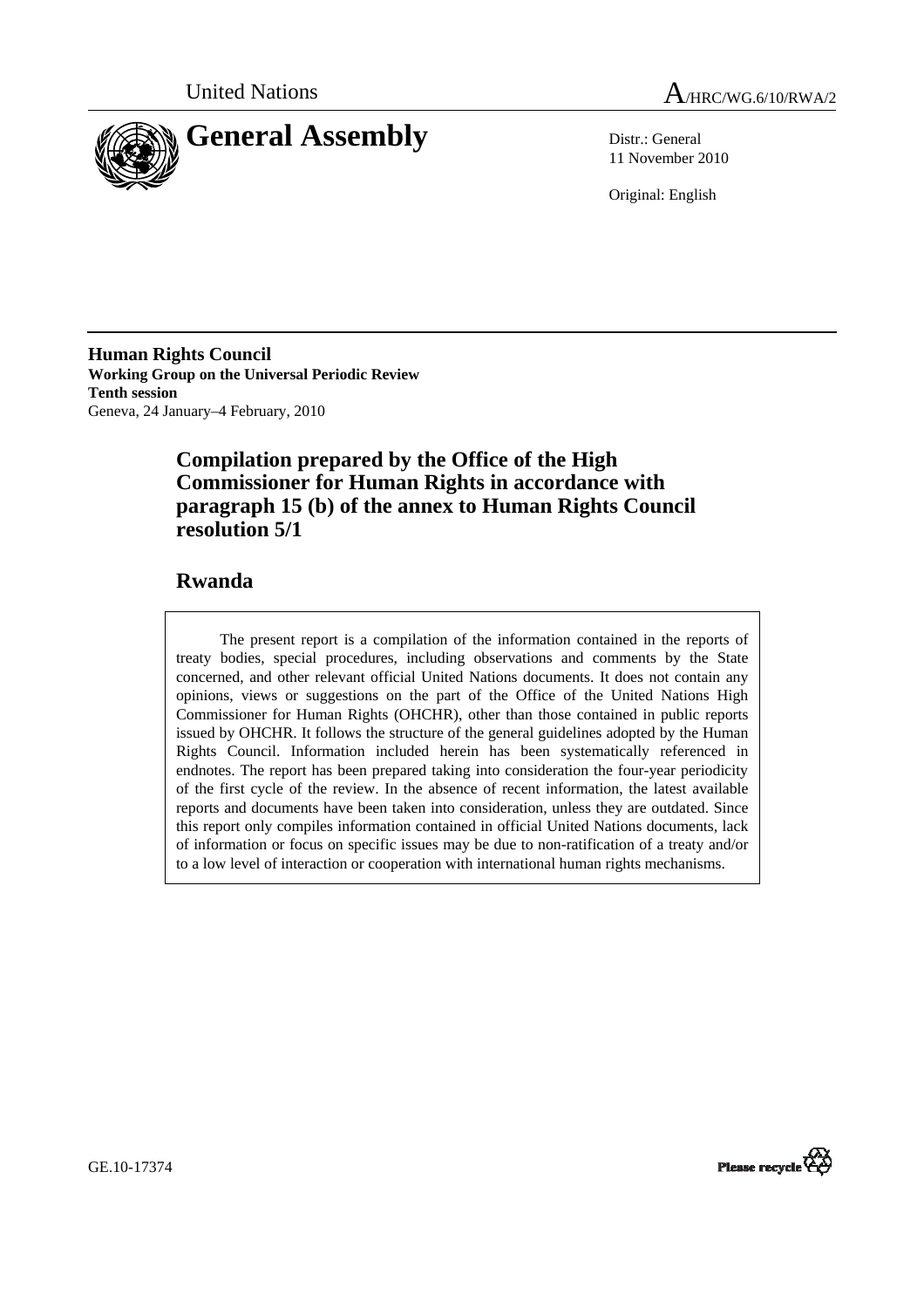# **I. Background and framework**

## **A. Scope of international obligations1**

| Universal human rights<br>treaties <sup>2</sup> | Date of ratification, accession<br>or succession | Declarations/reservations                                        | Recognition of specific<br>competences of treaty bodies |
|-------------------------------------------------|--------------------------------------------------|------------------------------------------------------------------|---------------------------------------------------------|
| <b>ICERD</b>                                    | 16 April 1975                                    | None                                                             | Individual complaints<br>$(art. 14)$ : No               |
| <b>ICESCR</b>                                   | 16 April 1975                                    | None                                                             |                                                         |
| <b>ICCPR</b>                                    | 16 April 1975                                    | None                                                             | Inter-State complaints<br>$(art. 41)$ : No              |
| <b>ICCPR-OP2</b>                                | 15 December 2008                                 | None                                                             |                                                         |
| <b>CEDAW</b>                                    | 2 March 1981                                     | None                                                             |                                                         |
| <b>OP-CEDAW</b>                                 | 15 December 2008                                 | None                                                             | Inquiry procedure (arts.<br>8 and 9): Yes               |
| <b>CAT</b>                                      | 15 December 2008                                 | None                                                             | Inter-State complaints<br>$(art. 21)$ : No              |
|                                                 |                                                  |                                                                  | Individual complaints<br>$(art. 22)$ : No               |
|                                                 |                                                  |                                                                  | Inquiry procedure (art.<br>20): Yes                     |
| <b>CRC</b>                                      | 24 January 1991                                  | None                                                             |                                                         |
| OP-CRC-AC                                       | 23 April 2002                                    | Binding declaration<br>under art. 3: 18 years                    |                                                         |
| OP-CRC-SC                                       | 14 March 2002                                    | None                                                             |                                                         |
| <b>ICRMW</b>                                    | 15 December 2008                                 | None                                                             | Inter-State complaints<br>$(art. 76)$ : No              |
|                                                 |                                                  |                                                                  | Individual complaints<br>$(art. 77)$ : No               |
| <b>CRPD</b>                                     | 15 December 2008                                 | None                                                             |                                                         |
| <b>CRPD-OP</b>                                  | 15 December 2008                                 | None                                                             | Inquiry procedure (arts.<br>6 and 7): Yes               |
| $1 \cdot 1$ p $1 \cdot 1$                       |                                                  | $OD$ IGERCE <sup>3</sup> IGODD $OD 1$ , $OD$ $G$ $H$ $I$ , $GED$ |                                                         |

*Treaties to which Rwanda is not a party:* OP-ICESCR3 , ICCPR-OP 1, OP-CAT, and CED.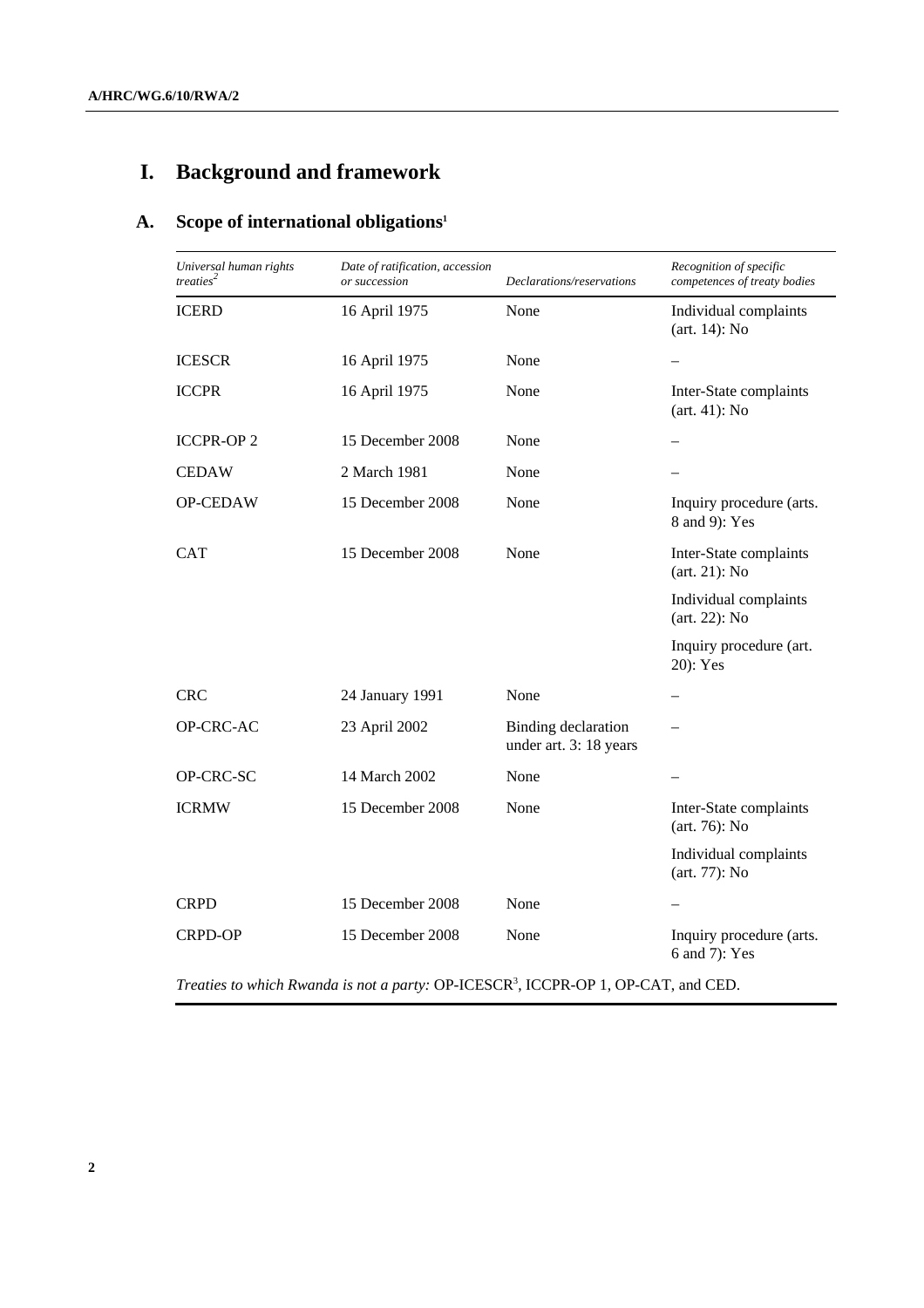| Other main relevant international instruments                                         | Ratification, accession or succession |  |
|---------------------------------------------------------------------------------------|---------------------------------------|--|
| Convention on the Prevention and Punishment of<br>the Crime of Genocide               | <b>Yes</b>                            |  |
| Rome Statute of the International Criminal Court                                      | No.                                   |  |
| Palermo Protocol <sup>4</sup>                                                         | <b>Yes</b>                            |  |
| Refugees and stateless persons <sup>5</sup>                                           | Yes                                   |  |
| Geneva Conventions of 12 August 1949 and<br>Additional Protocols thereto <sup>6</sup> | Yes, except APIII                     |  |
| ILO fundamental conventions <sup>7</sup>                                              | Yes                                   |  |
| UNESCO Convention against Discrimination in<br>Education                              | <b>Yes</b>                            |  |

1. The Committee on Elimination of Discrimination against Women (CEDAW) encouraged Rwanda to consider ratifying CED.<sup>8</sup> Similarly, the Working Group on Enforced or Involuntary Disappearances (Working Group) called on Rwanda to sign and ratify CED and accept the competence of the Committee under articles 31 and 32.<sup>9</sup> The Committee on Elimination of Racial Discrimination (CERD) noted that Rwanda had not made the declaration provided for in article 14 of the ICERD.<sup>10</sup>

### **B. Constitutional and legislative framework**

2. In 2009, CEDAW commended Rwanda for the adoption of its Constitution in 2003, which enshrined the principle of gender equality and non-discrimination.<sup>11</sup> CEDAW urged Rwanda to accelerate its law review process and to ensure that all discriminatory provisions in legislation were repealed. $12$ 

3. The High Commissioner for Human Rights (the High Commissioner) noted that the Constitution recognized the precedence over domestic laws of international human rights conventions which had been ratified.<sup>13</sup>

4. CEDAW welcomed the adoption of the Bill on prevention and punishment of gender-based violence.14

5. In 2004, the Committee on the Rights of the Child (CRC) was concerned that the legislation regarding children's rights, including customary law, was not fully compatible with the Convention.<sup>15</sup>

#### **C. Institutional and human rights infrastructure**

6. The National Commission for Human Rights in Rwanda (NCHRR) was accredited with A status by the International Coordinating Committee of National Human Rights Institutions for the Promotion and Protection of Human Rights (ICC) in 2001, which was reconfirmed in October 2007.<sup>16</sup> While welcoming the establishment of the NCHRR, CRC was concerned that the Commission had insufficient human and financial resources.<sup>17</sup>

7. In 2010, the High Commissioner noted the establishment of the Gender Monitoring Office, an independent public institution dedicated to promoting non-discrimination and equal opportunity.<sup>18</sup>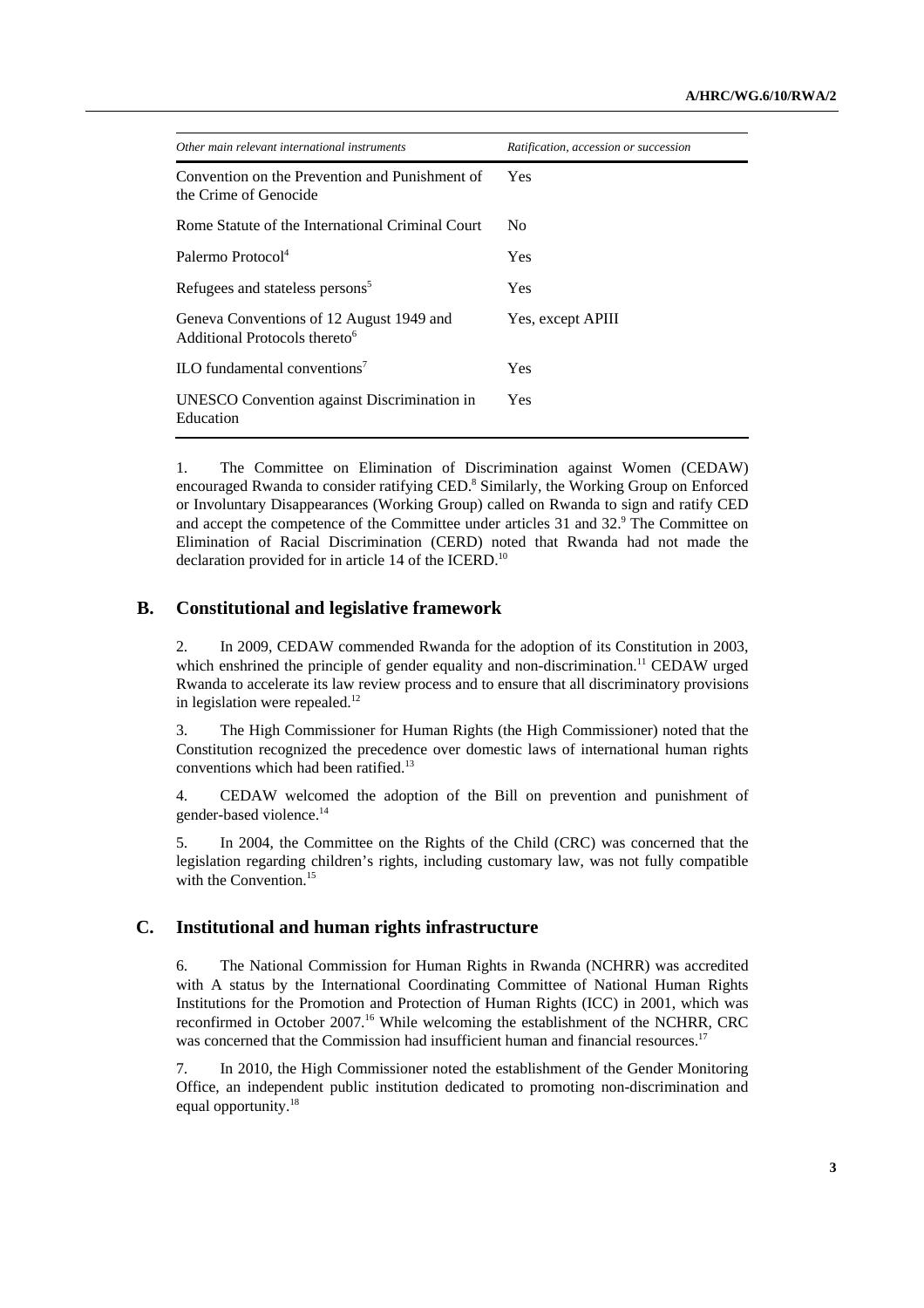8. In 2000, the Special Representative of the Commission on Human Rights on the situation of human rights in Rwanda noted the establishment of the National Unity and Reconciliation Commission.19

#### **D. Policy measures**

9. In 2004, CRC recommended that Rwanda adopt a national plan of action for children and allocate resources for its implementation.<sup>20</sup>

10. The 2008-2012 United Nations Development Assistance Framework (UNDAF) noted that Rwanda's long-term development vision was set out in the *Vision 2020* policy.<sup>21</sup>

11. CEDAW appreciated the fact that gender was a cross-cutting issue in *Vision 2020* and other national policies, but it noted the absence of a comprehensive approach addressing all aspects of discrimination against women.<sup>22</sup> In 2010, the National Action Plan on Security Council resolution 1325 (2000) was launched with leaders pledging a greater commitment to making gender equality a priority in development plans and programmes.<sup>23</sup>

## **II. Promotion and protection of human rights on the ground**

#### **A. Cooperation with human rights mechanisms**

#### **1. Cooperation with treaty bodies**

| Treaty body <sup>24</sup> | Latest report<br>submitted and<br>considered | Latest concluding<br>observations | Follow-up response | Reporting status                                       |
|---------------------------|----------------------------------------------|-----------------------------------|--------------------|--------------------------------------------------------|
| <b>CERD</b>               | 1999                                         | March 2000                        |                    | Thirteenth to<br>fourteenth report<br>received in 2010 |
| <b>CESCR</b>              | 1987                                         | February 1989                     |                    | Second to fifth report<br>received in 2010             |
| <b>HR</b> Committee       | 2007                                         | March 2009                        | Due March 2010     | Fourth report due in<br>2013                           |
| <b>CEDAW</b>              | 2006                                         | February 2009                     | Due 2011           | Seventh, eighth and<br>ninth report due 2014           |
| <b>CAT</b>                |                                              |                                   |                    | Initial report due 2010                                |
| <b>CRC</b>                | 2002                                         | May 2004                          |                    | Third and fourth<br>reports overdue since<br>2008      |
| OP-CRC-AC                 |                                              |                                   |                    | Initial report received<br>2010                        |
| OP-CRC-SC                 |                                              |                                   |                    | Initial report received<br>2010                        |
| <b>CMW</b>                |                                              |                                   |                    | Initial report overdue<br>since $2009$ .               |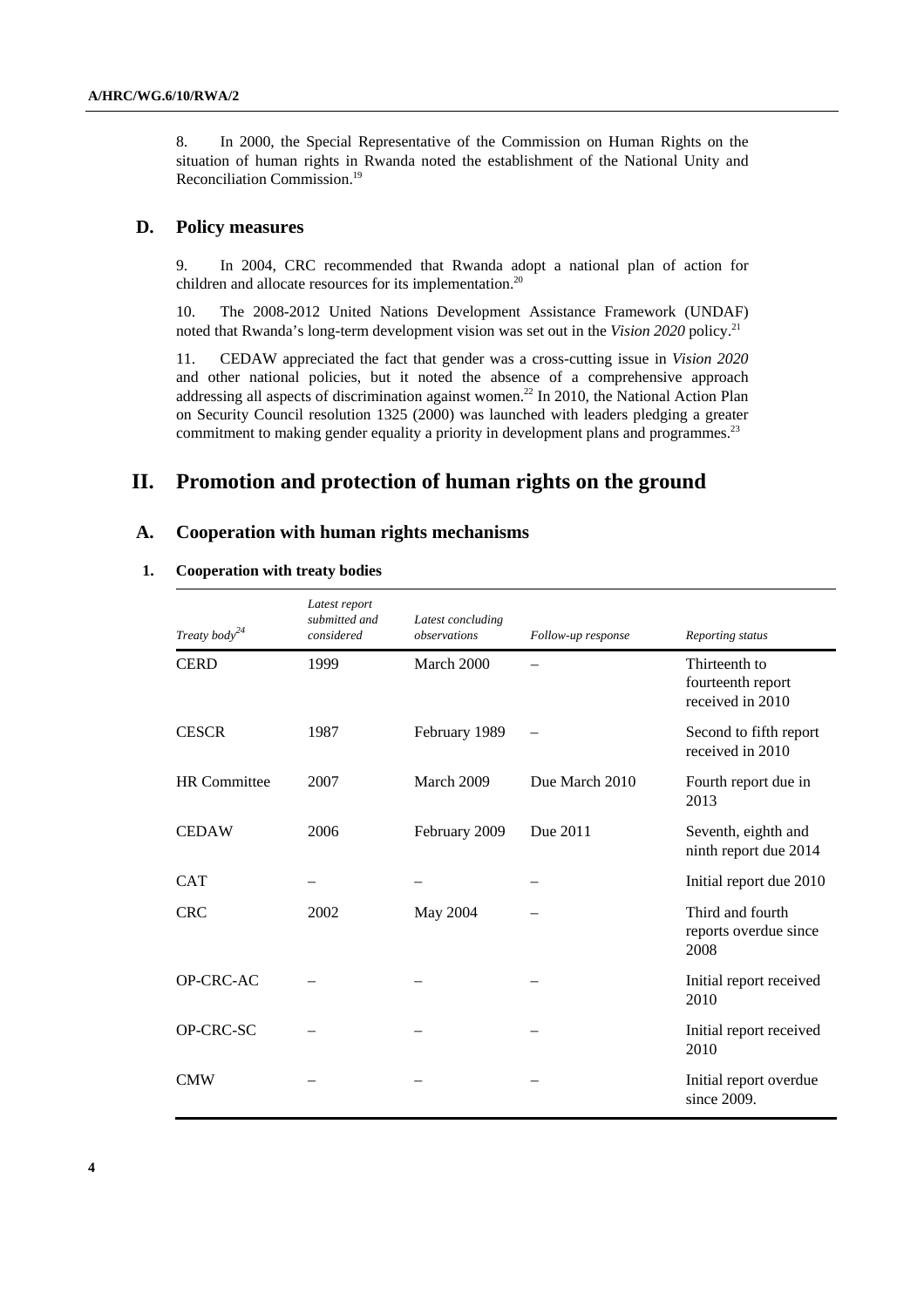#### **2. Cooperation with special procedures**

| Standing invitation issued                                | N <sub>0</sub>                                                                                                 |
|-----------------------------------------------------------|----------------------------------------------------------------------------------------------------------------|
|                                                           |                                                                                                                |
| Latest visits or mission reports                          |                                                                                                                |
| Visits agreed upon in principle                           | SR on minority issues                                                                                          |
| Responses to letters of allegations and<br>urgent appeals | During the period under review, 9<br>communications were sent. The<br>Government replied to 5 communications.  |
| Responses to questionnaires on thematic<br>issues         | Rwanda responded to 2 of the 23<br>questionnaires sent by special procedures<br>mandate holders. <sup>25</sup> |

#### **3. Cooperation with the Office of the High Commissioner for Human Rights**

12. In 2007, the Office of the High Commissioner for Human Rights (OHCHR) deployed the Human Rights Adviser in Rwanda to focus on, inter alia, the provision of technical assistance to Rwanda to comply with its reporting and follow-up commitments to treaty bodies.<sup>26</sup>

#### **B. Implementation of international human rights obligations**

#### **1. Equality and non-discrimination**

13. In 2010, the High Commissioner commended Rwanda's efforts to shape a new society that is inclusive and which explicitly rejects historical discrimination and noted the progress towards gender equality.27

14. The Committee on the Elimination of Discrimination against Women (CEDAW) was concerned that there was no explicit prohibition of discrimination against women, in line with the Convention, which addresses direct and indirect discrimination.<sup>28</sup> In 2010, HR Committee noted with concern that discrimination against women existed in several fields, particularly under the Civil Code and the Family Code, which recognized the husband to be the head of the conjugal union.<sup>29</sup> In 2010, the ILO Committee of Experts on the Application of Conventions and Recommendations (ILO Committee of Experts) reiterated its previous comments that legislation, which provided that "the husband is the head of the household", had a negative impact on equality between men and women in employment.<sup>30</sup>

15. In 2009, CEDAW was concerned about the persistence of deep-rooted, traditional patriarchal stereotypes regarding the role and responsibilities of women and men in the family and the community, which resulted in violence against women and were reflected, in particular, in women's limited educational opportunities and their disadvantaged situation in the labour market. $31$ 

16. CEDAW noted the absence of legislation and measures to address sexual harassment.<sup>32</sup> The ILO Committee of Experts requested Rwanda to adopt a definition of sexual harassment in the workplace.<sup>33</sup>

17. CEDAW was concerned at the higher unemployment and underemployment rates for women in both the private and public sector in comparison with men, and the concentration of women in low-paid jobs.<sup>34</sup>

18. HR Committee noted that the number of girls entering secondary and higher education was lower than the number of boys.<sup>35</sup> CEDAW made similar observations and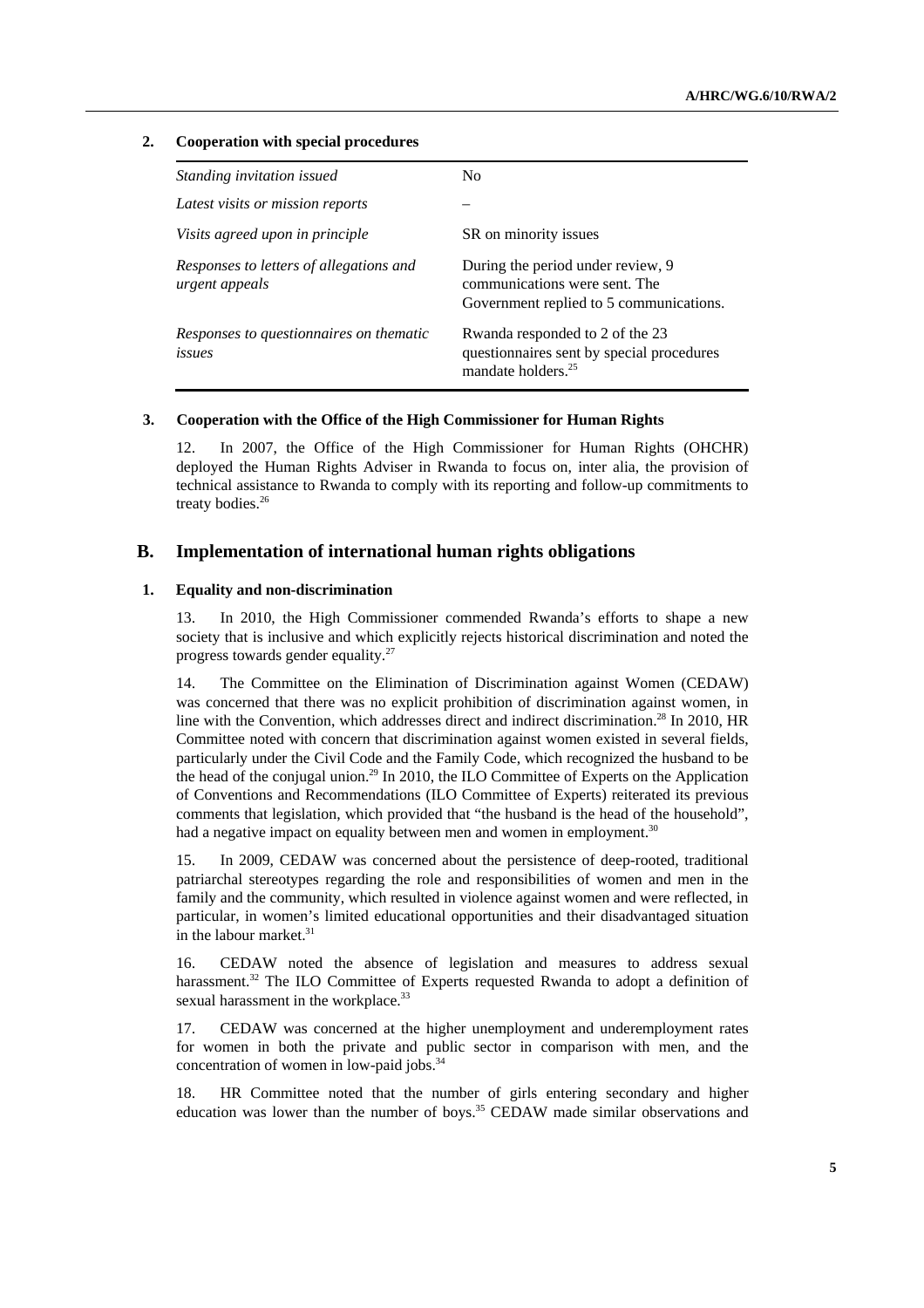expressed concern about the high dropout rate of girls and that traditional attitudes and early pregnancies were among the causes of girls' dropout.<sup>36</sup>

19. CEDAW was concerned at widespread poverty among women, in particular among women heads of households.<sup>37</sup> UNDP noted that female headed households had a higher and deeper incidence of poverty.<sup>38</sup> CEDAW was concerned about the situation of rural women, most of whom were poor, and with reduced access to justice, health care, education, economic opportunities and community services.<sup>39</sup>

20. CRC remained concerned, inter alia, at the inadequate legal and de facto protection of and the insufficient facilities and services for children with disabilities, and the insufficient efforts made to facilitate their inclusion in the educational system and in society.<sup>40</sup>

21. In 2008, the ILO Committee of Experts referred again to observations from workers' organizations concerning discrimination in practice on the grounds of sex, ethnicity, religion, political affiliation or social origin, despite the fact that the law prohibited such discrimination.41 In 2008 and 2009, it recommended that Rwanda examine whether the available administrative and judicial remedies are appropriate to address discrimination in employment and any other obstacles for the detection and resolution of instances of discrimination in employment.<sup>42</sup>

22. HR Committee was concerned about the reports that members of the Batwa community were victims of marginalization and discrimination. HR Committee recommended that Rwanda should take steps to ensure that members of the Batwa community were protected against discrimination in every field.<sup>43</sup>

#### **2. Right to life, liberty and security of the person**

23. HR Committee welcomed the abolition of the death penalty.<sup>44</sup> However, it noted with concern that the death penalty had been replaced by life imprisonment in solitary confinement, treatment which is contrary to the ICCPR.<sup>45</sup>

24. In 2009, the Working Group noted that since its establishment, it had transmitted 24 cases of disappearance to the Government of Rwanda; of those, 21 remained outstanding. The Working Group noted that the information concerning all outstanding cases transmitted by the Government in 2009 was insufficient to clarify the cases.<sup>46</sup> In 2007, it clarified that the most of the outstanding cases occurred between 1990 and 1996 and were attributed to the Armed Forces, the gendarmerie nationale and the Rwandese Patriotic Army.<sup>47</sup> HR Committee was concerned at reported cases of enforced disappearances and summary or arbitrary executions and about the impunity apparently enjoyed by the police forces responsible for such violations.48

25. While noting the prohibition of any act of torture against children by the Law on the Rights of the Child and Protection of Children against Abuse, CRC, in 2004 remained concerned at the absence of a definition of those offences in the Penal Code. It recommended that Rwanda adopt measures to combat torture.<sup>49</sup> In 2007, the High Commissioner encouraged Rwanda to ratify the OP-CAT and thereby allow independent bodies to visit places where people are deprived of their liberty, in order to prevent torture.<sup>50</sup>

26. CRC noted that the legislation did not include an explicit prohibition of corporal punishment and was concerned at the persistent practice of corporal punishment by parents, teachers and law enforcement officers. It recommended, inter alia, that Rwanda introduce legislation explicitly prohibiting corporal punishment and promote alternative, non-violent forms of discipline.<sup>5</sup>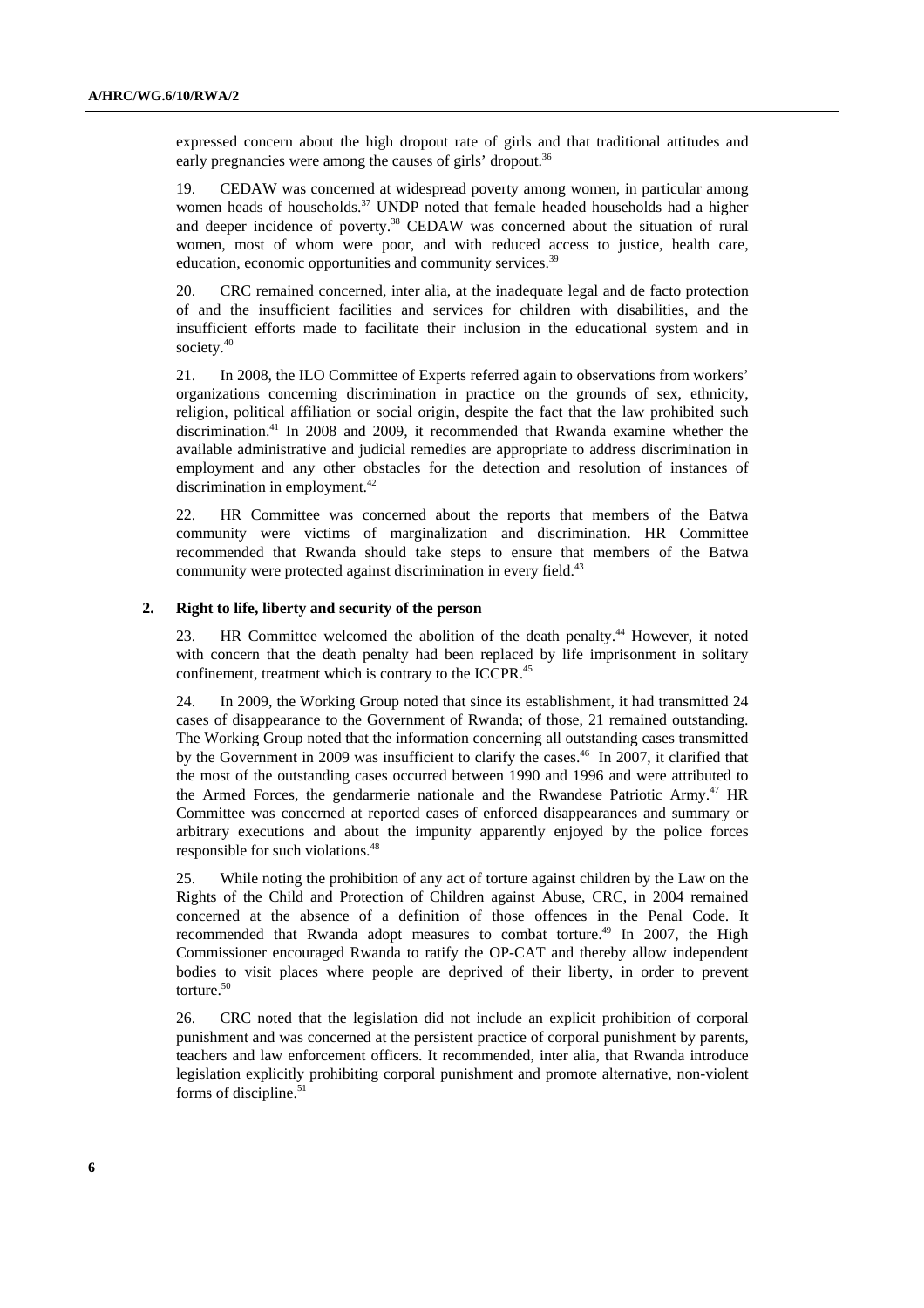27. CRC was concerned about the high and increasing incidence of physical and sexual abuse of children, including in schools, care institutions and the family. It recommended, inter alia, that Rwanda investigate cases of violence through a child-sensitive judicial procedure.<sup>52</sup>

28. HR Committee was concerned about reports of domestic violence and at the inadequacy of measures taken by the public authorities in that regard.<sup>53</sup> UNDP noted that more than one-third of women reported having experienced acts of spousal violence.<sup>54</sup> CEDAW remained concerned at the prevalence of different forms of violence against women and about the absence of a comprehensive strategy to combat it.<sup>55</sup>

29. HR Committee was concerned about reports that the Kigali authorities often arrested persons belonging to vulnerable groups, such as street children, beggars and sex workers, on the grounds of vagrancy. Such persons were reported to be held in detention without any charges being brought against them.<sup>56</sup> CRC was concerned that parents can request that a child whose conduct was not satisfactory be interned.<sup>57</sup>

30. CRC was concerned at numerous reports of recruitment of children below the age of 15 years by armed groups operating in Rwanda or in a neighbouring country. It was also concerned that not all former child soldiers, notably girls, were provided with the means of psychological recovery and social rehabilitation. It recommended, inter alia, that Rwanda ensure that children under the age of 18 were not recruited into the Local Defence Forces or into any armed group on the territory of Rwanda.<sup>58</sup> In 2010, the ILO Committee of Experts made similar requests<sup>59</sup> and urged Rwanda to adopt time-bound measures to demobilize child soldiers and secure their rehabilitation and social integration.<sup>60</sup>

31. HR Committee was concerned at reports of appalling prison conditions, particularly as regards hygiene, access to health care and food.<sup>61</sup> In 2000, CERD made similar observations.<sup>62</sup>

32. In 2009, CEDAW was concerned at the absence of effective measures to address human trafficking. It urged the introduction of effective prevention measures, timely prosecution and punishment of traffickers and the provision of protection and support to victims. It recommended, inter alia, that Rwanda address the root causes of human trafficking.<sup>63</sup>

33. In 2010, the ILO Committee of Experts noted that 352,550 children aged 5-17 were said to be workers.<sup>64</sup> In 2004, CRC was concerned that child labour was widespread, particularly in the informal sector, and that children might be working long hours.<sup>65</sup>

34. CRC remained concerned about the increasing number of child victims of sexual exploitation and at the insufficient programmes for their recovery and social rehabilitation.<sup>66</sup>

35. CRC was concerned at the increasing number of street children and at the lack of a comprehensive strategy to address this situation. It was further concerned at reports indicating that street children had been rounded up and taken into custody.<sup>67</sup>

36. In 2009, Secretary-General noted that the right to security of the genocide survivors was threatened and there was a lingering genocide ideology, as demonstrated by recent destruction of genocide survivors' properties and attacks on genocide survivors who testified in courts.<sup>68</sup>

#### **3. Administration of justice, including impunity, and the rule of law**

37. In 2007, UNDP noted that Rwanda had restored the basis of a functional justice system.<sup>69</sup>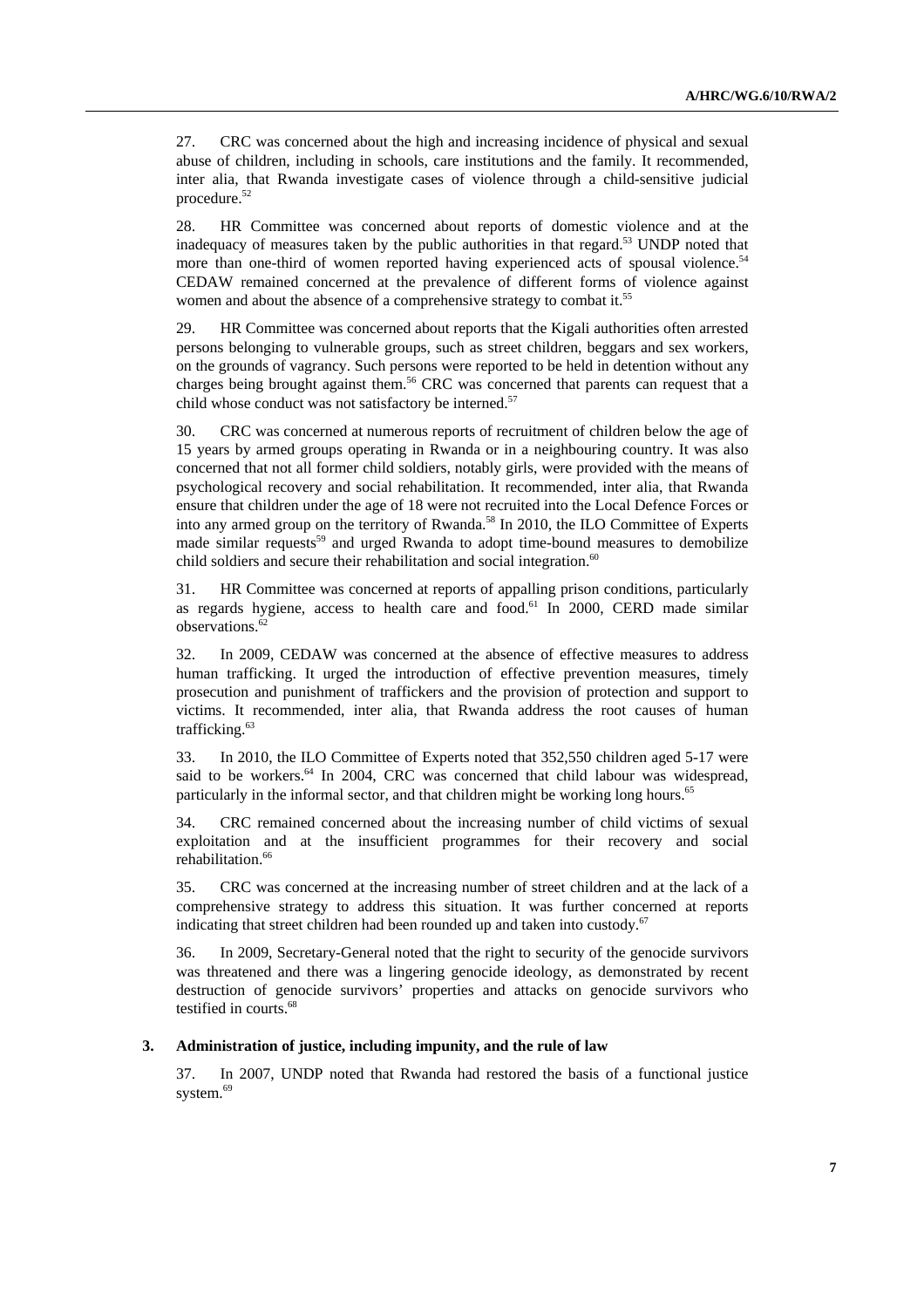38. HR Committee noted with concern that the *gacaca* system of justice did not operate in accordance with the right to a fair trial, particularly with regard to the impartiality of judges and protection of the rights of the accused. HR Committee remained concerned about the lack of legal training for judges and reports of corruption.<sup>70</sup> In 2007, the High Commissioner welcomed the Government's willingness to work with all partners to find appropriate responses to these challenges. $<sup>71</sup>$ </sup>

39. HR Committee was concerned about the limited number of lawyers who provided legal assistance to detained persons regarded as poor. HR Committee recommended that Rwanda should take steps to ensure free legal assistance for those who do not have the means to pay for the assistance of a defence lawyer.<sup>72</sup> UNDP made a similar recommendation.73

40. CRC was concerned that persons below the age of 18 at the time of their alleged war crimes had not yet been tried, had been detained in very poor conditions, and were still in what could be considered as pre-trial detention.<sup>74</sup>

41. CRC was concerned at the limited progress achieved in establishing a functioning juvenile justice system. In particular, it was concerned at the lack of juvenile courts, juvenile judges and social workers in this field and at the very poor conditions of detention, due to overcrowding in detention and prison facilities, overuse and long periods of pre-trial detention, the length of time before the hearing of juvenile cases, the lack of assistance towards the rehabilitation and reintegration of juveniles following judicial proceedings.<sup>75</sup>

42. HR Committee was concerned that there appeared to be no guarantee that detained children would be held separately from adults, and accused from convicted persons. HR Committee recommended that Rwanda should put in place a system to segregate accused persons from convicted persons and minors from other prisoners.76

43. In 2009, HR Committee noted the efforts made by Rwanda to advance reconciliation in society and establish the rule of law. $77$ 

44. HR Committee remained concerned at the large number of persons, including women and children, reported to have been killed from 1994 onwards in the course of operations by the Rwandan Patriotic Army, and at the limited number of cases reported to have resulted in prosecution and punishment by the courts.<sup>78</sup>

45. CERD noted Rwanda's efforts to prevent impunity for perpetrators of genocide and other human rights violations and to bring those most responsible for such acts to justice.<sup>79</sup> However, CERD remained concerned that impunity prevailed, notably in some cases involving unlawful acts committed by members of the security forces. CERD was further concerned by reports of the intimidation of judicial authorities seeking to investigate and address human rights violations committed since 1994 against ethnic Hutus. It recommended that Rwanda continue addressing impunity through the judicial process.<sup>80</sup>

46. In October 2010, OHCHR published a report of a mapping exercise that documented the most serious violations of human rights and international humanitarian law committed in the Democratic Republic of Congo (DRC) between 1993 and 2003. Comments on the report from a number of Governments concerned, including Rwanda, were released at the same time. The report described the most serious violations committed in the DRC over this ten-year period by both State and non-state actors, including a number allegedly by foreign military forces, including those of Rwanda. The mapping report was intended as a tool to promote accountability for past human rights abuses, to serve to prevent their recurrence in future and ensure sustainable peace and development in the DRC.<sup>81</sup>

47. In 2008, the Secretary-General thanked Rwanda for its cooperation with the International Criminal Tribunal for Rwanda (ICTR).<sup>82</sup> In 2000, CERD noted with satisfaction that Rwanda had resumed its cooperation with the ICTR.<sup>83</sup>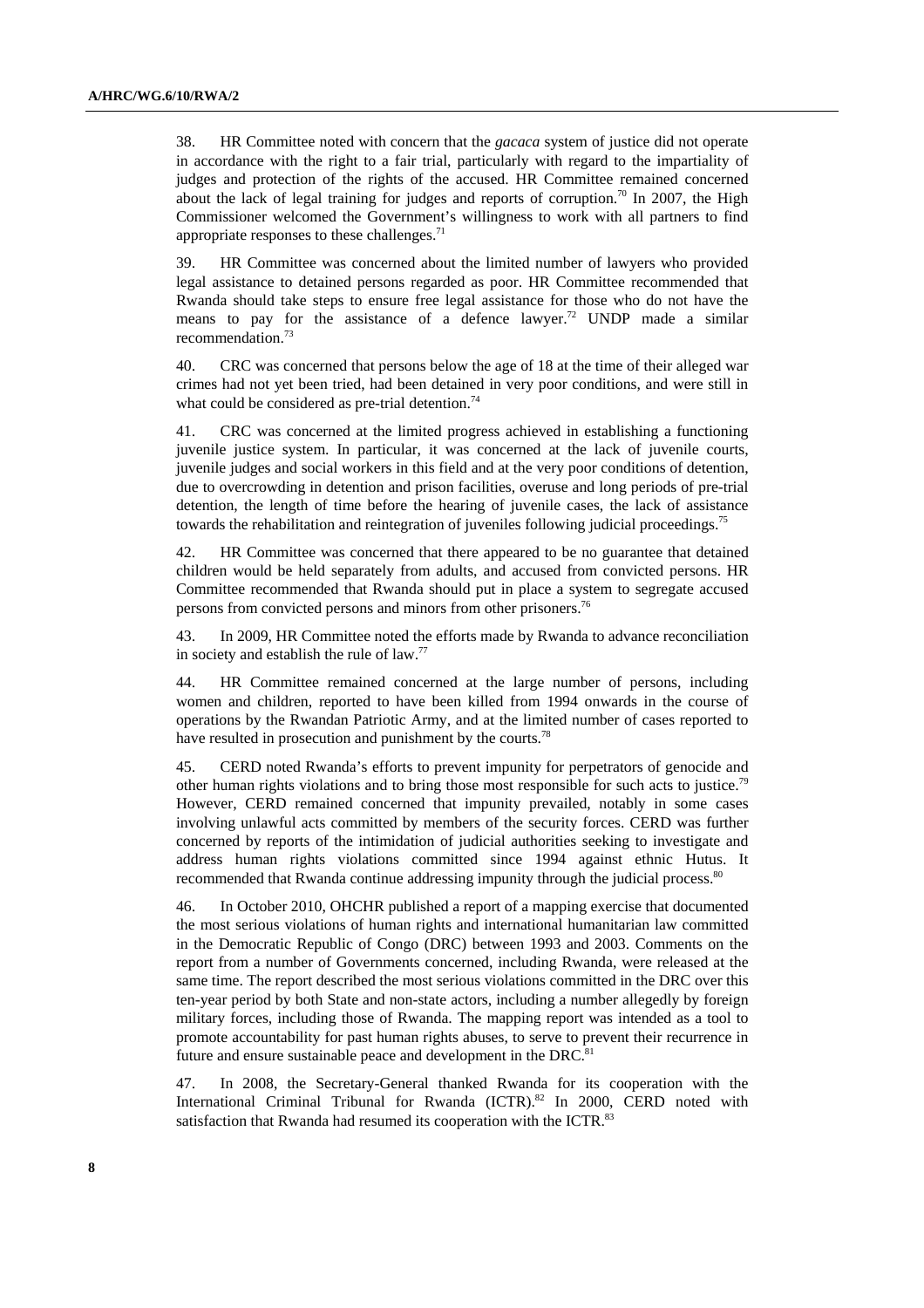#### **4. Right family life**

48. In 2009, the Secretary-General noted that the genocide and the surge in HIV/AIDS cases had left Rwanda with one of the world's highest proportions of child-headed households.<sup>84</sup> CRC was concerned that a large number of single-parent and child-headed families faced financial and other kinds of difficulties.<sup>85</sup>

49. In 2010, the ILO Committee of Experts referred to the latest estimates that there were approximately 210,000 orphans due to HIV/AIDS.<sup>86</sup> CRC was concerned that one third of the children were orphans, and at reports regarding the abandonment of children by parents for economic reasons and the placement of many children in institutions, which was being resorted to in preference to developing alternative care measures.<sup>87</sup>

#### **5. Freedom of expression, association and peaceful assembly, and right to participate in public and political life**

50. HR Committee noted with concern reports that journalists who criticized the Government were subjected to intimidation or to acts of aggression by the authorities and that some had been charged with "divisionism". HR Committee recommended that Rwanda should conduct investigations into the acts of intimidation or aggression and punish their perpetrators and should make sure that any restriction on the exercise of journalists' activities is compatible with the provisions of the ICCPR and cease to punish acts of socalled "divisionism".88 The ILO Committee of Experts requested Rwanda to ensure that persons who hold or express an opinion opposed to the established political, social or economic system do not incur prison sentences involving the obligation to work.<sup>89</sup>

51. HR Committee was concerned about the reported obstacles to the registration and freedom of action of human rights NGOs and opposition political parties. HR Committee recommended that Rwanda should enable NGOs to operate without hindrance. It should treat all political parties on an equal footing and offer them equal opportunities to pursue their legitimate activities.<sup>90</sup>

52. In July 2010, noting the upcoming elections in Rwanda, the Secretary-General expressed concern about incidents causing political tensions and stressed the need to uphold human rights. The Secretary-General encouraged the Rwandan authorities to take immediate action, including a thorough investigation into the incidents, and to bring the perpetrators to justice.<sup>91</sup>

53. UNDP mentioned that Rwanda had one of the highest rates of female representation in parliament.<sup>92</sup> CEDAW commended Rwanda for its successful use of quotas in political and public life. $93$  HR Committee made similar observations. $94$  CEDAW recommended that Rwanda further strengthen its efforts to increase participation of women in decision-making posts, in particular at the local level, and in senior managerial positions in the private sector.<sup>95</sup>

#### **6. Right to work and to just and favourable conditions of work**

54. In 2006, the ILO Committee of Experts reiterated its previous observation that the equal remuneration provision of the Labour Code emphasized comparing "the same type" of work, while the principle of equal remuneration for work of equal value was wider, requiring also the comparison of work which is of a different type, but still of equal value.<sup>96</sup> In 2010, the ILO Committee of Experts noted with regret that Rwanda had not taken the opportunity to give full legislative expression to the principle of equal remuneration for work of equal value within the meaning of ILO Convention No. 100.9

55. Referring to its previous comments on provisions on vagrancy, the ILO Committee of Experts considered that legislation, by providing a broad definition of the offence of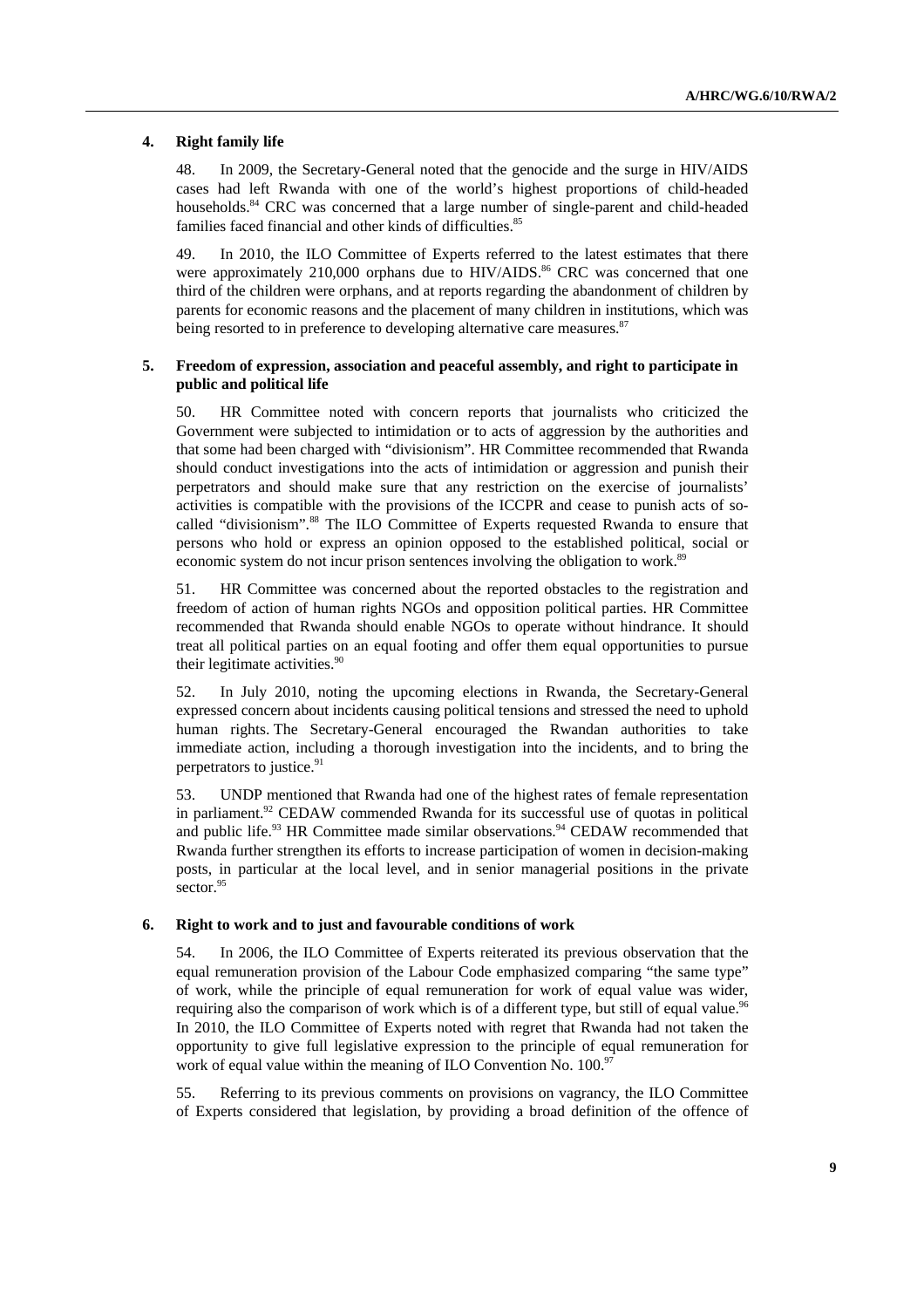vagrancy - the simple fact of not working may be treated as an offence - and by making the persons concerned available to the Government, constituted a direct and indirect means of exacting labour, which is inconsistent with ILO Convention No. 29.98

56. In 2010, the ILO Committee of Experts referred to its previous comments wherein it noted that there were no legislative provisions referring to the recognition and conditions governing the right to strike of public servants not exercising authority in the name of the State.<sup>99</sup>

#### **7. Right to social security and to an adequate standard of living**

57. According to UNDAF, Rwanda has experienced a remarkable recovery since the 1994 genocide. Since the end of the emergency period, growth rates have averaged 5.8 per cent per annum, making Rwanda one of the top performers in Africa and an example of successful post-conflict reconstruction. Rwanda's challenge over the next decade will be to operate a successful transition from recovery and reconstruction-based growth to a broadbased and sustainable growth that would allow it to achieve its long-term development vision, known as Vision 2020.<sup>100</sup>

58. WFP stated that Rwanda was enduring deterioration in nutritional conditions and referred to the 2009 survey that indicated national levels of stunting at 52 per cent and underweight at 16 per cent.<sup>101</sup> In 2007, UNDP noted that despite a decrease in acute malnutrition among children under five, chronic malnutrition had increased from 43 per cent to 45 per cent of children. Additionally, 78 per cent of households presented some vulnerability in access to or consumption of food and 28 per cent of households were food insecure.102 The UNDAF noted that food insecurity continued to be very high as a consequence of population growth and internal displacement that led to deforestation and soil erosion and decreasing agricultural productivity.<sup>103</sup>

59. In 2009, the Secretary-General noted the decline in the levels of infant and maternal mortality, HIV infection and malaria.<sup>104</sup> In 2009, CEDAW commended Rwanda for the recent decline in the incidence of HIV/AIDS and malaria and for the increased coverage of treatment for both diseases.<sup>105</sup> UNDAF noted that while social indicators showed improvement in addressing the health of the population, however, these indicators were still among the highest in the world.<sup>106</sup>

60. CEDAW noted that, despite the reduction in the maternal mortality rate, the number remained high owing to lack of access to obstetric services. It was also concerned that many women, in particular in rural areas, gave birth at home.<sup>107</sup> CRC was concerned at the still high infant, under-five, and maternal mortality rates and the low life expectancy. It was concerned that the survival and development of children continued to be threatened by early childhood diseases and that malnutrition was an acute problem.<sup>108</sup> UNDP noted that malaria was the leading cause of morbidity and mortality and children under the age of five accounted for 35 per cent of all malaria-related deaths.<sup>109</sup>

61. According to UNDAF, geographical and social disparity in access to basic health services persisted.<sup>110</sup> UNDP indicated that a child born into a poor family was twice as likely to die before the age of five as a child born into a rich family.<sup>111</sup>

62. According to UNDAF, most Rwandans died of diseases that could be prevented and/or cured through increased access to safe water and improved sanitation.<sup>112</sup> CRC was concerned that insufficient attention had been given to adolescent health issues, including developmental, mental and reproductive health concerns and substance abuse, as well as adolescents traumatized by the consequences of the genocide.<sup>113</sup>

63. In 2007, UNDP noted that enormous efforts had been made to improve service delivery and funding of the health sector with public spending on health more than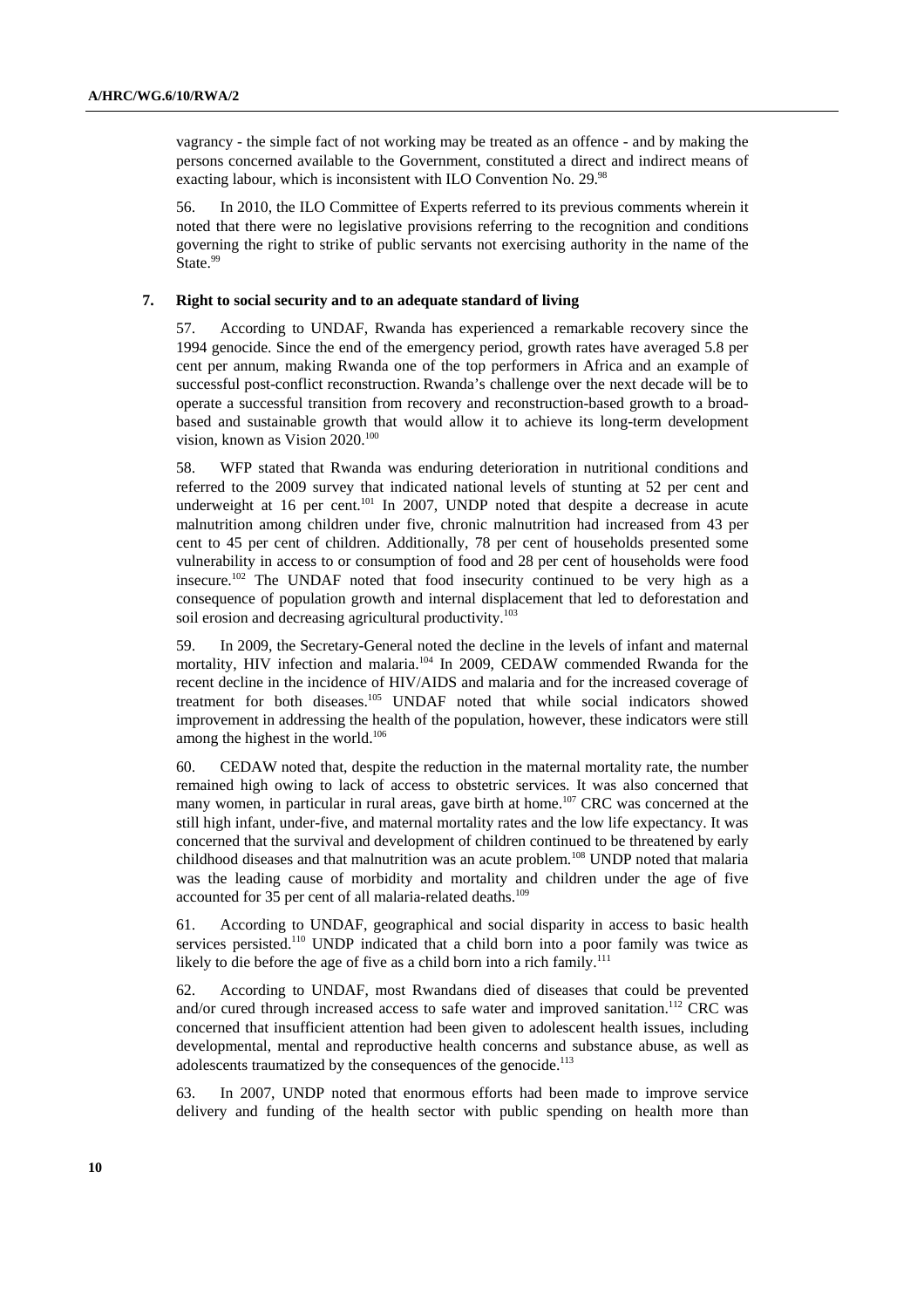doubling over the last few years. However, Rwanda's starting point was extremely low as much of its human and institutional capacity had been decimated during the genocide and its health system was emerging from the ashes of war and years of neglect.<sup>114</sup> In 2004, CRC was concerned that health services continued to lack adequate resources and at the lack of prenatal health care.<sup>115</sup>

64. According to UNDAF, despite progress in poverty rate reduction, the population increase had contributed to an overall rise in the number of Rwandans living in poverty of more than half a million since 2001.<sup>116</sup> UNDP noted that Rwanda's recent growth had largely bypassed the rural poor.<sup>117</sup>

#### **8. Right to education**

65. CRC welcomed the fact that the 2003 Constitution provided for free and compulsory education.118 A 2010 United Nations Statistics Division source indicated that the total net enrolment ratio in primary education was 95.9 per cent in 2008.<sup>119</sup> However, according to UNDAF, only 9.6 per cent of boys and 10.3 per cent of girls who started grade 1 actually reached grade  $5^{120}$  UNDP noted that quality remained a challenge in primary education.<sup>121</sup>

66. UNDP noted that secondary school enrolment also remained a challenge, with barely 10 per cent net enrolment nationally and 7.9 per cent in rural areas.<sup>122</sup> According to UNDAF, obstacles to successful secondary school achievement included, inter alia, absence of qualified teachers, inappropriate infrastructure unable to meet basic water, sanitation and hygiene needs and inadequate teaching and learning materials.<sup>123</sup> CRC made similar observations. It was also concerned at the gender and regional disparities in attendance and the high drop-out rates. $124$ 

#### **9. Minorities and indigenous peoples**

67. HR Committee was concerned about the non-recognition of the existence of minorities and indigenous peoples.<sup>125</sup> In 2010, the ILO Committee of Experts repeated its previous request for information on the measures taken to improve access of members of the Batwa community to education, employment and occupation.<sup>126</sup>

68. CRC was concerned at the situation of children belonging to minorities, including Batwa children, in particular their limited access to basic social services, and the violation of their rights to development, to enjoy their own culture and to be protected from discrimination.<sup>127</sup>

#### **10. Migrants, refugees and asylum-seekers**

69. UNHCR mentioned that Rwanda, in 2009, had renewed its emphasis on the return of Rwandan asylum-seekers and refugees and that return- and reintegration-related activities were being carried out as planned.<sup>128</sup> CRC welcomed the fact that a large number of children had been reunited with their families over recent years, but remained concerned at the poor situation of children and their families who had returned to Rwanda, notably with regard to access to health services and education. It was further concerned that these children were not provided with adequate physical and psychological recovery and social rehabilitation.129

70. UNHCR noted that Rwanda hosted between 50,000 and 60,000 refugees. Since 2008, however, Rwanda had begun to scrutinize asylum claims more stringently and become reluctant with respect to recognizing and processing asylum-seekers from neighbouring countries.130 UNHCR noted issues regarding, inter alia: asylum reception and refugee status determination and access to essential documentation for refugees and asylum-seekers.131 It recommended ensuring that asylum procedures be well disseminated amongst government officials concerned as well as to civil society; the new Ministry in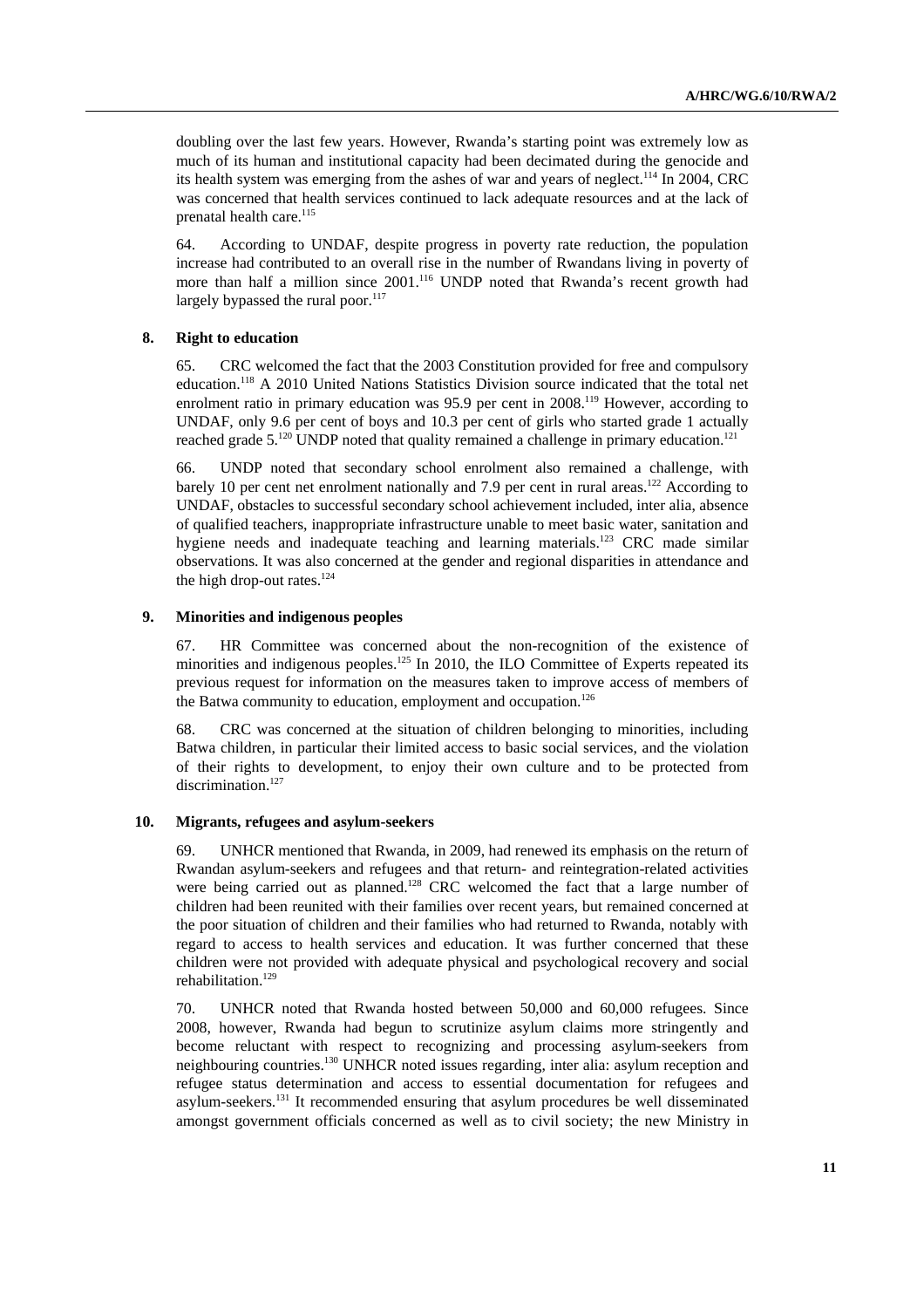charge of refugee affairs institute a new eligibility determination board and ensure regular sitting to determine all pending and new asylum claims and the provision of free legal aid to asylum-seekers at different stages of the process.<sup>132</sup>

71. UNHCR noted that the refugee camps were overcrowded and refugees enjoyed 5 square metres of space as opposed to the recommended standard of  $14$  square metres.<sup>133</sup> It recommended that Rwanda explore the possibility of providing additional living space for camp-based refugees. Furthermore, UNHCR recommended that Rwanda identify refugees with strong established family and economic links to Rwanda and facilitate the process of local integration, in consultation with the refugees concerned.<sup>134</sup>

72. CEDAW expressed concern at the situation of refugee women and women returnees, in particular in view of their precarious living conditions in camps where they were at risk of sexual and other forms of violence and lacked access to health care, education and economic opportunities.<sup>135</sup>

#### **11. Right to development**

73. The SG mentioned, inter alia, high population density, limited access to safe water and energy, and poor infrastructure among many challenges Rwanda was confronted with in its pursuit of development.<sup>136</sup>

## **III. Achievements, best practices, challenges and constraints**

74. The High Commissioner underscored the fact that Rwanda found courage and consensus to abolish capital punishment in  $2007$ .<sup>137</sup> UNHCR made similar observations.<sup>138</sup>

75. HR Committee noted that Rwanda was still in a period of reconstruction following the genocide of 1994 and the tragic events that ensued. While acknowledging the progress achieved, it expressed its concern about the instability of the current situation with regard to reconciliation within society.139 The UNDAF noted that Rwanda still faced challenges in terms of peace and reconciliation as well as rebuilding an efficient and inclusive state, a free and representative political system and a fair and transparent justice system.<sup>140</sup>

### **IV. Key national priorities, initiatives and commitments**

#### **Specific recommendations for follow-up**

76. In 2009, HR Committee requested that Rwanda provide, within one year, information on the follow-up action taken on the recommendations contained in paragraphs 12 (enforced disappearances), 13 (1994 killings), 14 (life imprisonment) and 17 (*gacaca* system of justice) $141$ . No response has been received.

77. In 2009, CEDAW requested Rwanda to provide, within two years, detailed written information on the implementation of the recommendations contained in paragraphs 26 (violence against women) and 36 (women's health care) of its concluding observations.142

## **V. Capacity-building and technical assistance**

78. CEDAW called upon Rwanda to strengthen further its cooperation with specialized agencies and programmes of the United Nations system.<sup>143</sup> CRC recommended seeking international assistance from various United Nations agencies; for a national plan of action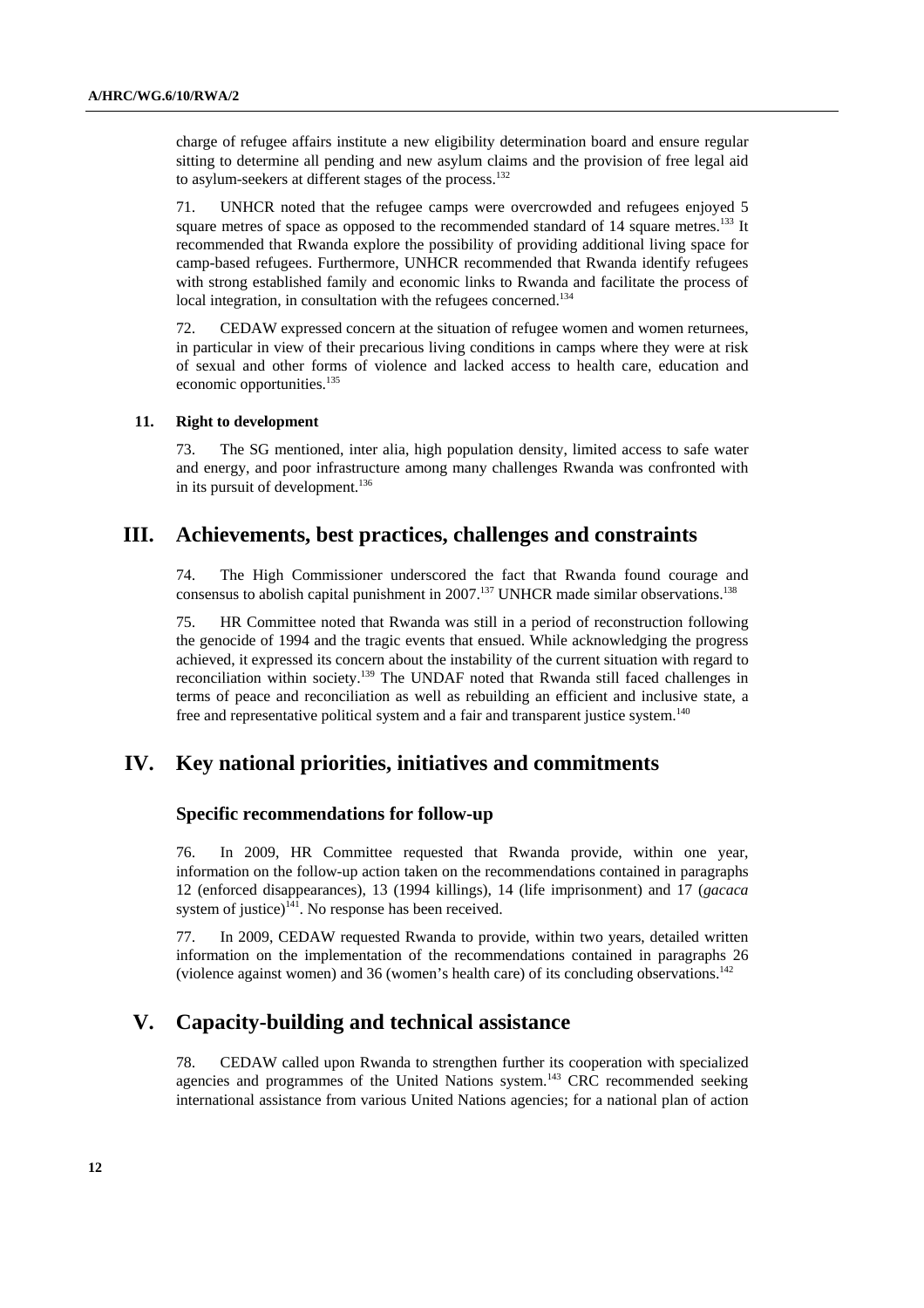for children<sup>144</sup>; on child soldiers<sup>145</sup>; on child labour;<sup>146</sup> juvenile justice and police training<sup>147</sup>; on adoptions.<sup>148</sup>

*Notes* 

- <sup>1</sup> Unless indicated otherwise, the status of ratifications of instruments listed in the table may be found in *Multilateral Treaties Deposited with the Secretary-General: Status as at 1 April 2009* (ST/LEG/SER.E.26), supplemented by the official website of the United Nations Treaty Collection database, Office of Legal Affairs of the United Nations Secretariat, http://treaties.un.org/ 2
- $2\degree$  The following abbreviations have been used for this document:

| <b>ICERD</b>     | International Convention on the Elimination of All Forms of Racial                        |
|------------------|-------------------------------------------------------------------------------------------|
|                  | Discrimination                                                                            |
| <b>ICESCR</b>    | International Covenant on Economic, Social and Cultural Rights                            |
| <b>OP-ICESCR</b> | <b>Optional Protocol to ICESCR</b>                                                        |
| <b>ICCPR</b>     | International Covenant on Civil and Political Rights                                      |
| <b>ICCPR-OP1</b> | <b>Optional Protocol to ICCPR</b>                                                         |
| <b>ICCPR-OP2</b> | Second Optional Protocol to ICCPR, aiming at the abolition of the death                   |
|                  | penalty                                                                                   |
| <b>CEDAW</b>     | Convention on the Elimination of All Forms of Discrimination against                      |
|                  | Women                                                                                     |
| OP-CEDAW         | Optional Protocol to CEDAW                                                                |
| <b>CAT</b>       | Convention against Torture and Other Cruel, Inhuman or Degrading                          |
|                  | <b>Treatment or Punishment</b>                                                            |
| OP-CAT           | Optional Protocol to CAT                                                                  |
| <b>CRC</b>       | Convention on the Rights of the Child                                                     |
| OP-CRC-AC        | Optional Protocol to CRC on the involvement of children in armed conflict                 |
| OP-CRC-SC        | Optional Protocol to CRC on the sale of children, child prostitution and child            |
|                  | pornography                                                                               |
| <b>ICRMW</b>     | International Convention on the Protection of the Rights of All Migrant                   |
|                  | Workers and Members of Their Families                                                     |
| <b>CRPD</b>      | Convention on the Rights of Persons with Disabilities                                     |
| <b>OP-CRPD</b>   | Optional Protocol to the Convention on the Rights of Persons with Disabilities            |
| <b>CED</b>       | International Convention for the Protection of All Persons from Enforced                  |
|                  | Disappearance                                                                             |
|                  | Adopted by the General Assembly in its resolution 63/117 of 10 December 2008. Article 17, |

- paragraph 1, of OP-ICESCR states that "The present Protocol is open for signature by any State that has signed, ratified or acceded to the Covenant".<br>4 Decreed to Drawart, Suppress and Bunish Traffic
- Protocol to Prevent, Suppress and Punish Trafficking in Persons, Especially Women and Children, supplementing the United Nations Convention against Transnational Organized Crime.
- <sup>5</sup> 1951 Convention relating to the Status of Refugees and its 1967 Protocol, 1954 Convention relating to the status of Stateless Persons and 1961 Convention on the Reduction of Statelessness.
- <sup>6</sup> Geneva Convention for the Amelioration of the Condition of the Wounded and Sick in Armed Forces in the Field (First Convention); Geneva Convention for the Amelioration of the Condition of Wounded, Sick and Shipwrecked Members of Armed Forces at Sea (Second Convention); Convention relative to the Treatment of Prisoners of War (Third Convention); Convention relative to the Protection of Civilian Persons in Time of War (Fourth Convention); Protocol Additional to the Geneva Conventions of 12 August 1949, and relating to the Protection of Victims of International Armed Conflicts (Protocol I); Protocol Additional to the Geneva Conventions of 12 August 1949, and relating to the Protection of Victims of Non-International Armed Conflicts (Protocol II); Protocol Additional to the Geneva Conventions of 12 August 1949, and relating to the Adoption of an Additional Distinctive Emblem (Protocol III). For the official status of ratifications, see Federal Department of Foreign Affairs of Switzerland, at
- www.eda.admin.ch/eda/fr/home/topics/intla/intrea/chdep/warvic.html. 7
- International Labour Organization Convention No. 29 concerning Forced or Compulsory Labour; Convention No. 105 concerning the Abolition of Forced Labour, Convention No. 87 concerning Freedom of Association and Protection of the Right to Organize; Convention No. 98 concerning the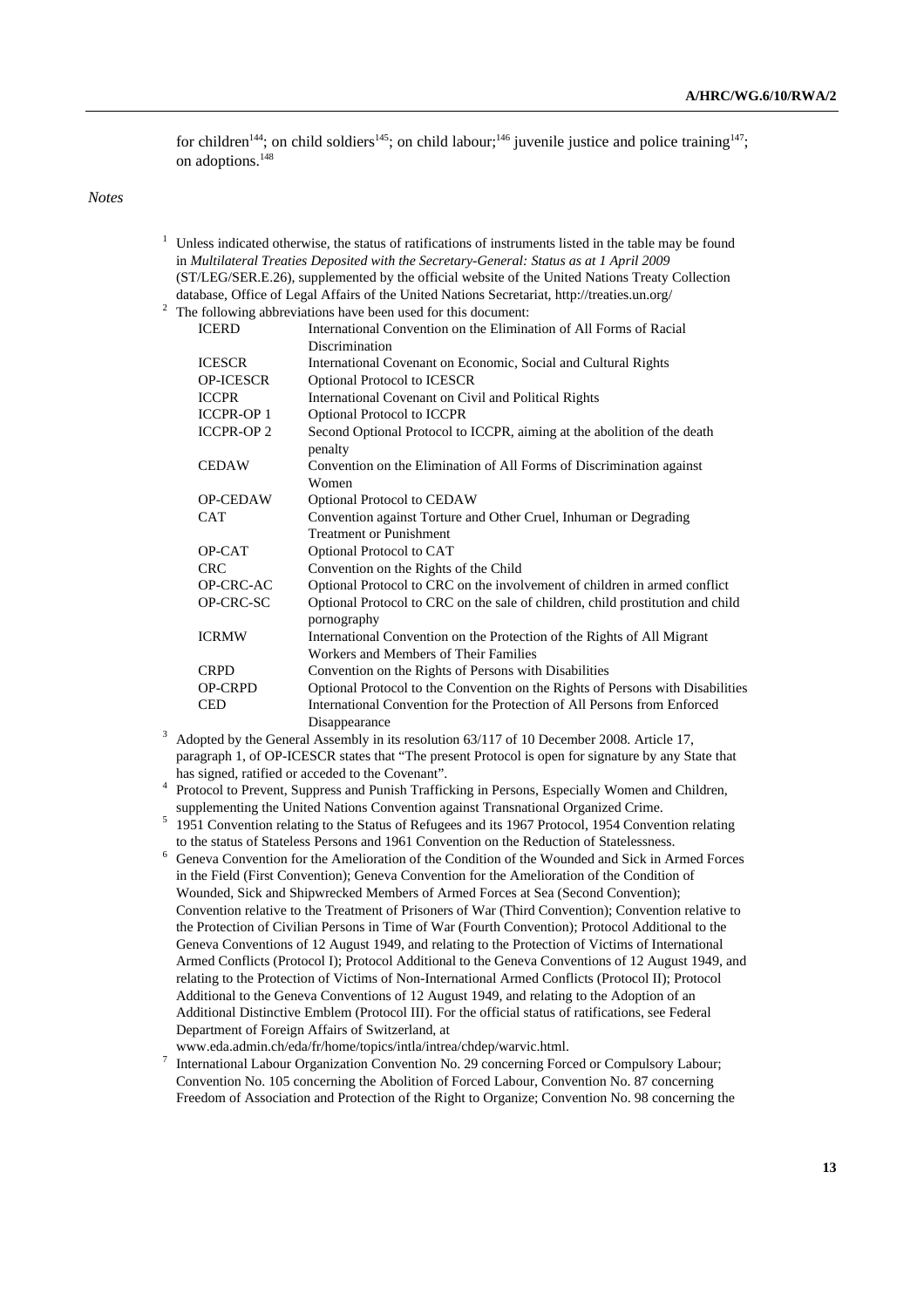Application of the Principles of the Right to Organise and to Bargain Collectively; Convention No. 100 concerning Equal Remuneration for Men and Women Workers for Work of Equal Value; Convention No. 111 concerning Discrimination in Respect of Employment and Occupation; Convention No. 138 concerning Minimum Age for Admission to Employment; Convention No. 182 concerning the Prohibition and Immediate Action for the Elimination of the Worst Forms of Child Labour.

<sup>8</sup> CEDAW/C/RWA/CO/6, 8 September 2009, para. 45.<br>9 A/HBC/13/31, para. 463

- <sup>9</sup> A/HRC/13/31, para. 463.<br><sup>10</sup> CERD/C/304/Add.97, 19 April 2001, paras. 21-22.
- <sup>11</sup> CEDAW/C/RWA/CO/6, 8 September 2009, para. 6. <sup>12</sup> Ibid., para. 16.
- 
- <sup>13</sup> Statement by the High Commissioner Navanethem Pillay for the International Day of Reflection on the 1994 Genocide in Rwanda, Geneva, 7 April 2010.<br>
<sup>14</sup> CEDAW/C/RWA/CO/6, 8 September 2009, para. 25.<br>
<sup>15</sup> CRC/C/15/Add.234, 1 July 2004, para. 5.
- 
- 
- <sup>16</sup> For the list of national human rights institutions with accreditation status granted by the International Coordinating Committee of National Institutions for the Promotion and Protection of Human Rights
- (ICC), see A/HRC/10/55, annex I.<br><sup>17</sup> CRC/C/15/Add.234, 1 July 2004, paras. 11-12.
- <sup>18</sup> Statement by the High Commissioner Navanethem Pillay for the International Day of Reflection on the 1994 Genocide in Rwanda, Geneva, 7 April 2010, p. 1.<br><sup>19</sup> A/55/269, p. 37. para. 188.
- 
- 20 CRC/C/15/Add.234, 1 July 2004, para. 10.
- 21 UNDAF 2008-2012: Rwanda (Kigali, 2007) pp. 7- 8, available from
- 
- http://www.undg.org/docs/8381/Rwanda-UNDAF-2008-2012.pdf.<br><sup>22</sup> CEDAW/C/RWA/CO/6, 8 September 2009, para. 17.<br><sup>23</sup> UNIFEM Press Release: "Rwanda's National Action Plan on Security Council resolution 1325 launched at international forum", available from
- http://www.unifem.org/news\_events/story\_detail.php?StoryID=1096 24 The following abbreviations have been used for this document:
- 

| CERD                | Committee on the Elimination of Racial Discrimination                      |
|---------------------|----------------------------------------------------------------------------|
| CESCR               | Committee on Economic, Social and Cultural Rights                          |
| <b>HR Committee</b> | Human Rights Committee                                                     |
| CEDAW               | Committee on the Elimination of Discrimination against Women               |
| CAT                 | Committee against Torture                                                  |
| CRC                 | Committee on the Rights of the Child                                       |
| CMW                 | Committee on the Protection of the Rights of All Migrant Workers and Their |
|                     | Families                                                                   |
| CDDD                | Committee on the Pights of Dersons with Disphilities                       |

- CRPD Committee on the Rights of Persons with Disabilities<br><sup>25</sup> The questionnaires referred to are those reflected in an official report by a special procedure mandate holder issued between 1 January 2006 and 30 June 2010. Responses counted for the purposes of this section are those received within the relevant deadlines, and referred to in the following documents: (a) E/CN.4/2006/62, para. 24, and E/CN.4/2006/67, para. 22; (b) A/HRC/4/23, para. 14; (c) A/HRC/4/24, para. 9; (d) A/HRC/4/29, para. 47; (e) A/HRC/4/31, para. 24; (f) A/HRC/4/35/Add.3, para. 7; (g) A/HRC/6/15, para. 7; (h) A/HRC/7/6, annex; (i) A/HRC/7/8, para. 35; (j) A/HRC/8/10, para. 120, footnote 48; (k) A/62/301, paras. 27, 32, 38, 44 and 51; (l) A/HRC/10/16 and Corr.1, footnote 29; (m) A/HRC/11/6, annex; (n) A/HRC/11/8, para. 56; (o) A/HRC/11/9, para. 8, footnote 1; (p) A/HRC/12/21, para. 2, footnote 1; (q) A/HRC/12/23, para. 12; (r) A/HRC/12/31, para. 1, footnote 2; (s) A/HRC/13/22/Add.4; (t) A/HRC/13/30, para. 49; (u) A/HRC/13/42, annex I; (v) A/HRC/14/25,
- para. 6, footnote 1; (w) A/HRC/14/31, para. 5, footnote 2.<br><sup>26</sup> UN OHCHR, 2009 Report: Activities and Results, p. 107.<br><sup>27</sup> Statement by the High Commissioner Navanatham Billay f
- 
- Statement by the High Commissioner Navanethem Pillay for the International Day of Reflection on the 1994 Genocide in Rwanda, p. 1.<br><sup>28</sup> CEDAW/C/RWA/CO/6, 8 September 2009, para. 15.<br><sup>29</sup> CCPR/C/RWA/CO/3, 7 May 2009, para. 9.
- 
- 
- <sup>30</sup> ILO Committee of Experts on the Application of Conventions and Recommendations, Individual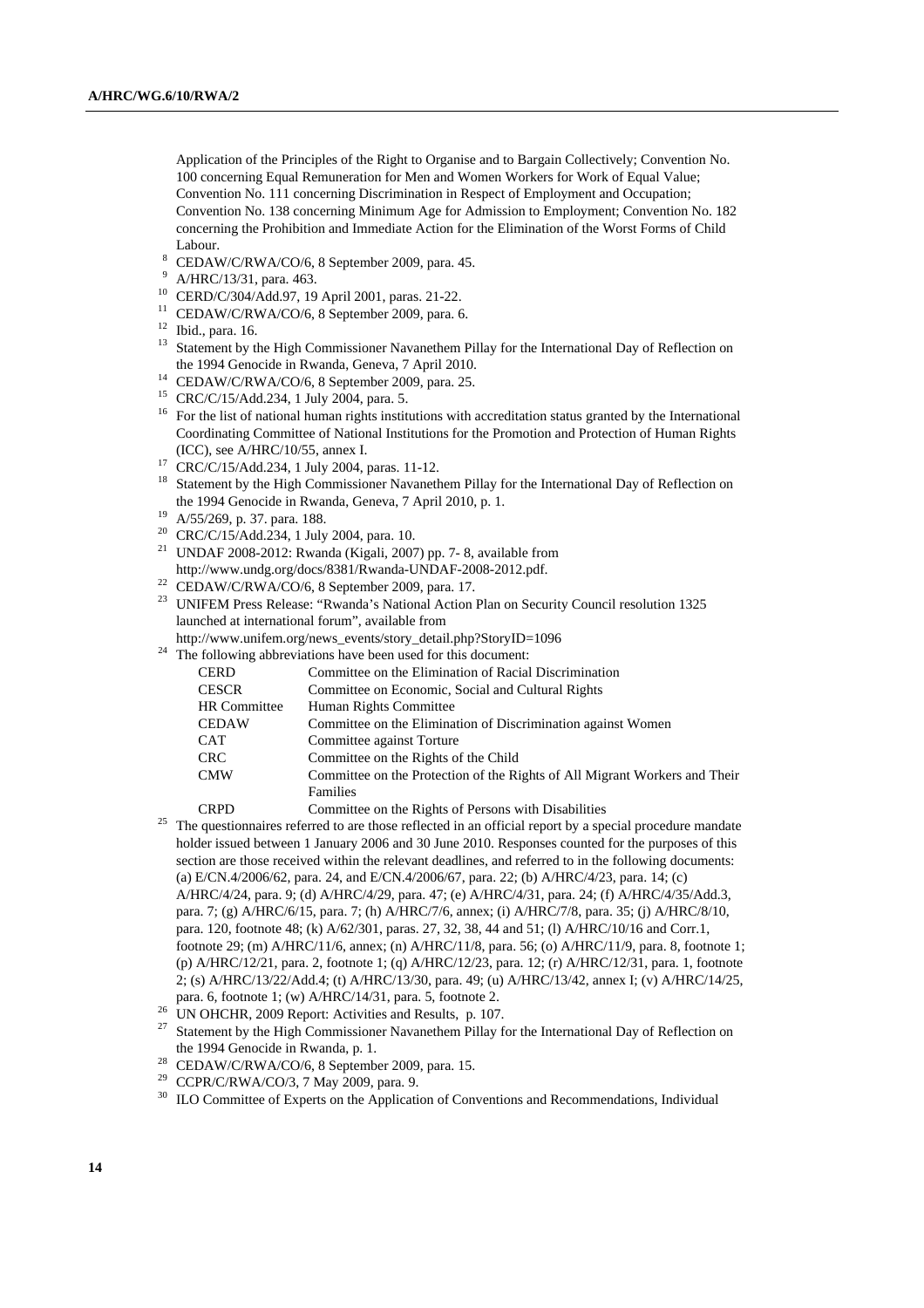Direct Request concerning Discrimination (Employment and Occupation) Convention, 1958 (No. 111), 2010, Geneva, doc. No. (ILOLEX) 092010RWA111, 4th para. 31 CEDAW/C/RWA/CO/6, 8 September 2009, para. 21. 32 Ibid., para. 33.

- <sup>33</sup> ILO Committee of Experts on the Application of Conventions and Recommendations, Individual Observation concerning Discrimination (Employment and Occupation) Convention, 1958 (No. 111), 2010, Geneva, doc. No. (ILOLEX) 062010RWA111, 2nd para. 34 CEDAW/C/RWA/CO/6, 8 September 2009, para. 33. 35 CCPR/C/RWA/CO/3, 7 May 2009, para. 10.
- 
- 
- <sup>36</sup> CEDAW/C/RWA/CO/6, 8 September 2009, para. 31.<br><sup>37</sup> Ibid., para. 37.
- 
- <sup>38</sup> United Nations Development Programme Rwanda, Turning Vision 2020 into Reality: From Recovery to Sustainable Development - National Human Development Report, Rwanda, 2007, p. 33, box 6.<br><sup>39</sup> CEDAW/C/RWA/CO/6, 8 September 2009, para. 37.<br><sup>40</sup> CRC/C/15/Add.234, 1 July 2004, para. 46.
- 
- 
- <sup>41</sup> ILO Committee of Experts on the Application of Conventions and Recommendations, Individual Observation concerning Discrimination (Employment and Occupation) Convention, 1958 (No. 111),
- 2008, Geneva, doc. No. (ILOLEX) 062008RWA111, 4th para. 42 Ibid., para. 5; ILO Committee of Experts on the Application of Conventions and Recommendations, Individual Observation concerning Discrimination (Employment and Occupation) Convention, 1958 (No. 111), 2009, Geneva, doc. No. (ILOLEX) 062009RWA111, 5th para. 43 CCPR/C/RWA/CO/3, 7 May 2009, para. 22.
- 
- 44 Ibid., para. 5.
- 45 Ibid., para. 14.
- A/HRC/13/31, p. 97, paras. 461-462.
- 47 A/HRC/4/41, p. 75, para. 365.
- 48 CCPR/C/RWA/CO/3, 7 May 2009, para. 12.
- 49 CRC/C/15/Add.234, 1 July 2004, paras. 36-37.
- <sup>50</sup> Statement of the High Commissioner: United Nations High Commissioner ends visit to Rwanda, 25 May, 2007.<br><sup>51</sup> CRC/C/15/Add.234, 1 July 2004, paras. 34-35.
- 
- 52 Ibid., paras. 44-45.
- 53 CCPR/C/RWA/CO/3, 7 May 2009, para. 11.
- <sup>54</sup> United Nations Development Programme Rwanda, Turning Vision 2020 into Reality: From Recovery to Sustainable Development - National Human Development Report, Rwanda, 2007, p. 33, box 6.<br>55 CEDAW/C/RWA/CO/6, 8 September 2009, para. 25.<br>56 CCPR/C/RWA/CO/3, 7 May 2009, para. 16.
- 
- 
- 57 CRC/C/15/Add.234, 1 July 2004, para. 38.
- 58 Ibid., paras. 62-63.
- <sup>59</sup> ILO Committee of Experts on the Application of Conventions and Recommendations, Individual Direct Request concerning Worst Forms of Child Labour Convention (No. 182), 2010, Geneva, doc. No. (ILOLEX) 092010RWA182, 7th para. 60 Ibid., para. 12.
- 
- 
- <sup>61</sup> CCPR/C/RWA/CO/3, 7 May 2009, para. 15.<br><sup>62</sup> CERD/C/304/Add.97, 19 April 2001, para. 11.
- 
- <sup>63</sup> CEDAW/C/RWA/CO/6, 8 September 2009, paras. 27-28.<br><sup>64</sup> ILO Committee of Experts on the Application of Conventions and Recommendations, Individual Direct Request concerning Minimum Age Convention (No. 138), 2010, Geneva, doc. No. (ILOLEX) 092010RWA138, 9th para. 65 CRC/C/15/Add.234, 1 July 2004, para. 64.
- 
- 66 Ibid., para. 66.
- 67 Ibid., para. 68.
- $^{68}$  A/64/313, p. 3, para. 9.
- 69 United Nations Development Programme Rwanda, Turning Vision 2020 into Reality: From Recovery to Sustainable Development - National Human Development Report, Rwanda, 2007, p. 77.. 70 CCPR/C/RWA/CO/3, 7 May 2009, para. 17.
-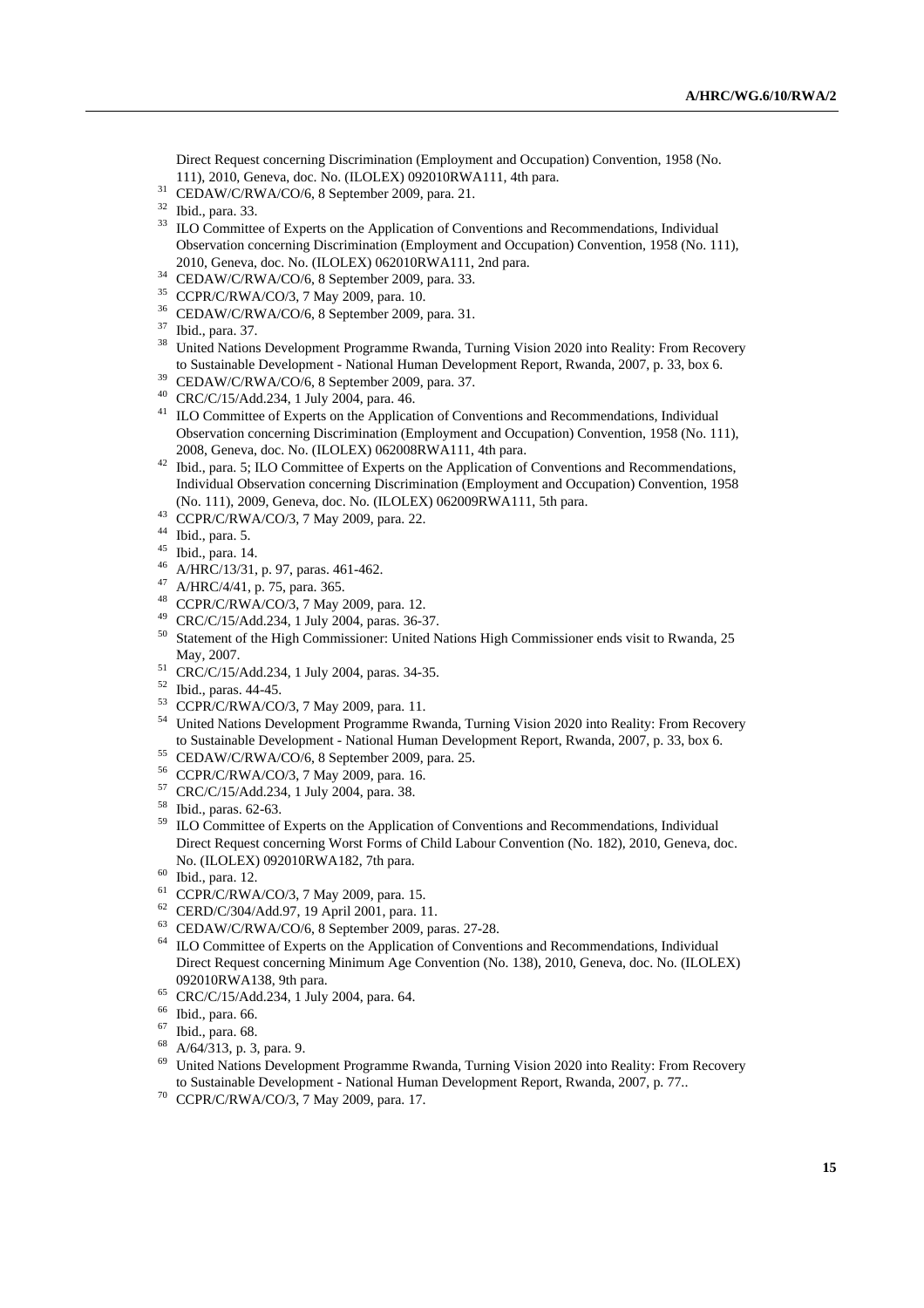- 71 Statement of the High Commissioner: United Nations High Commissioner for Human Rights ends visit to Rwanda, 25 May, 2007.<br>CCPR/C/RWA/CO/3, 7 May 2009, para. 18.
- 
- <sup>73</sup> United Nations Development Programme Rwanda, Turning Vision 2020 into Reality: From Recovery to Sustainable Development - National Human Development Report, Rwanda, 2007, Executive p. 81,
- 2nd para. 74 CRC/C/15/Add.234, 1 July 2004, para. 70.
- $^{75}$  Ibid., para. 72.
- CCPR/C/RWA/CO/3, 7 May 2009, para. 15.
- 77 Ibid., para. 4.
- 78 Ibid., para. 13.
- <sup>79</sup> CERD/C/304/Add.97, 19 April 2001, para. 7.<br><sup>80</sup> Ibid., paras. 10 and 18.
- 
- <sup>81</sup> OHCHR press release, "UN releases D.R. Congo report listing 10 years of atrocities, identifying
- justice options". 82 The Secretary-General Statement: Secretary General's address to the Parliament of Rwanda, Kigali, Rwanda, 29 January 2008, (SG/SM/11393-AFR/1650), p. 1. 83 CERD/C/304/Add.97, 19 April 2001, para. 14. 84 A/64/313, p. 3, para. 7.
- 
- 
- 85 CRC/C/15/Add.234, 1 July 2004, para. 38.
- <sup>86</sup> ILO Committee of Experts on the Application of Conventions and Recommendations, Individual Direct Request concerning Worst Forms of Child Labour Convention (No. 182), 2010, Geneva, doc.
- No. (ILOLEX) 092010RWA182, 10th to 13th paras. 87 CRC/C/15/Add.234, 1 July 2004, para. 40.
- 88 CCPR/C/RWA/CO/3, 7 May 2009, para. 20.
- <sup>89</sup> ILO Committee of Experts on the Application of Conventions and Recommendations, Individual Observation concerning Abolition of Forced Labour Convention (No. 105), 2006, Geneva, doc. No. (ILOLEX) 062000RWA105, 5th para.<br>  $^{90}$  CCPR/C/RWA/CO/3, 7 May 2009, para. 21.<br>  $^{91}$  Drill: Paras Diigna by the Office of the Spa
- 
- Daily Press Briefing by the Office of the Spokesperson for the Secretary-General, 16 July, 2010,
- available from http://www.un.org/News/briefings/docs//2010/db100716.doc.htm 92 United Nations Development Programme Rwanda, Turning Vision 2020 into Reality: From Recovery to Sustainable Development. - National Human Development Report, Rwanda, 2007, p. 33, box 6.<br>
<sup>93</sup> CEDAW/C/RWA/CO/6, 8 September 2009, para. 7.<br>
<sup>94</sup> CCPR/C/RWA/CO/3, 7 May 2009, para. 6.<br>
<sup>95</sup> CEDAW/C/RWA/CO/6, 8 Septembe
- 
- 
- 
- <sup>96</sup> ILO Committee of Experts on the Application of Conventions and Recommendations, Individual Observation concerning Equal Remuneration Convention (No. 100), 2006, Geneva, doc. No.
- (ILOLEX) 062006RWA100, 1st para.<br><sup>97</sup> ILO Committee of Experts on the Application of Conventions and Recommendations, Individual Observation concerning Equal Remuneration Convention (No. 100), 2010, Geneva, doc. No.
- (ILOLEX) 062010RWA100, 1st para. 98 ILO Committee of Experts on the Application of Conventions and Recommendations, Individual Direct Request concerning Forced Labour Convention (No. 29), 2010, Geneva, doc. No. (ILOLEX)
- 092010RWA029, 2nd para.<br><sup>99</sup> ILO Committee of Experts on the Application of Conventions and Recommendations, Individual Direct Request concerning Freedom of Association and Protection of the Right to Organise
- Convention (No. 87), 2010, Geneva, doc. No. (ILOLEX) 092010RWA087, 2nd para. 100 Rwanda UNDAF 2008-2012, Kigali, 2007, p. 6, available at
- http://www.undg.org/docs/8381/Rwanda-UNDAF-2008-2012.pdf. 101 WFP, Protracted Relief and Recovery Operation (PRRO) Rwanda No. 200030, Assistance to Refugees, Recovery Support to Host Communities and the Most Vulnerable Households, 2009, p. 1,
- available at http://one.wfp.org/operations/current\_operations/project\_docs/200030.pdf. 102 United Nations Development Programme Rwanda, Turning Vision 2020 into Reality: From Recovery to Sustainable Development - National Human Development Report, Rwanda, 2007, p. 7, box 1. 103 Rwanda UNDAF 2008-2012, Kigali, 2007, p. 6-7, available from
-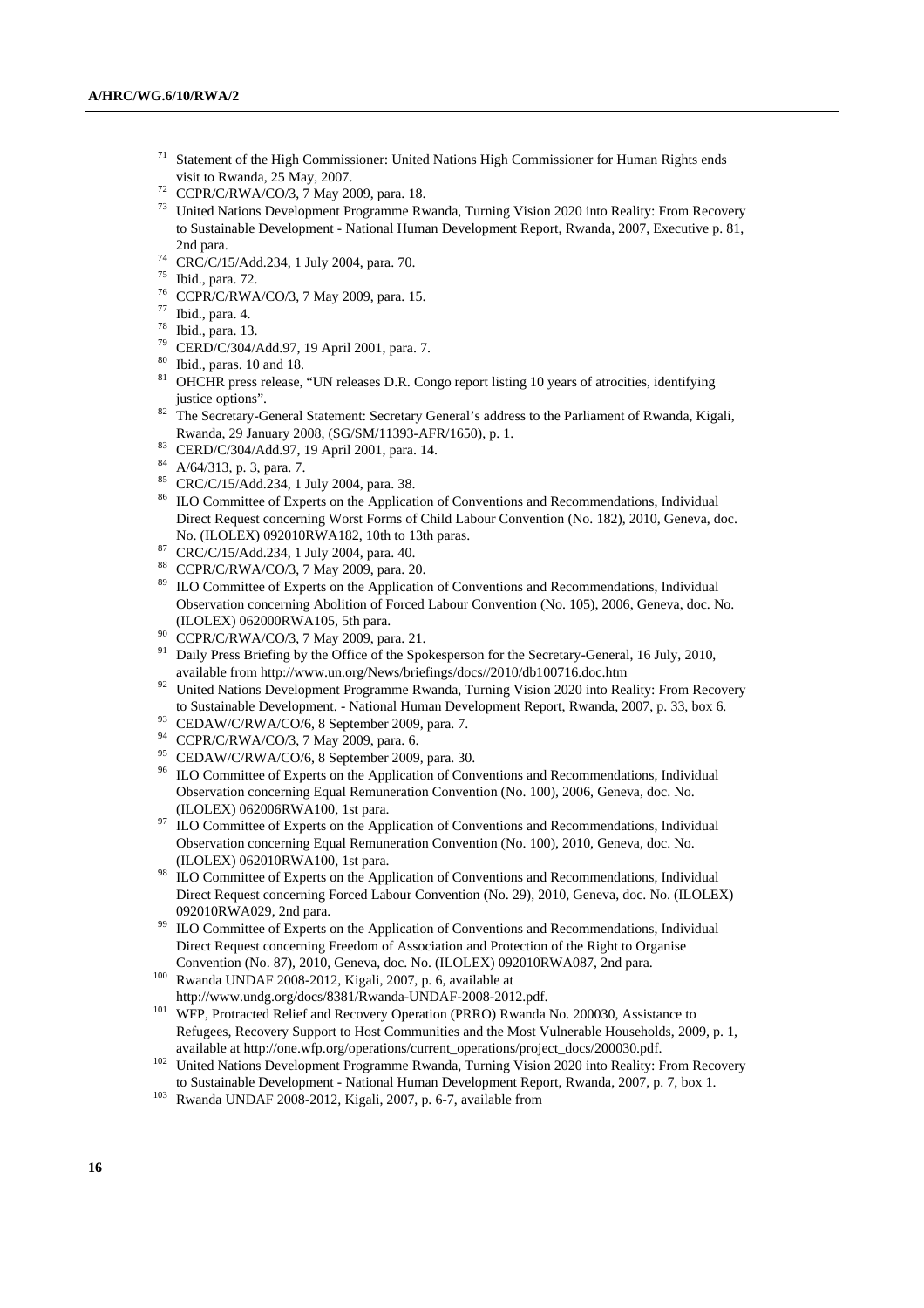http://www.undg.org/docs/8381/Rwanda-UNDAF-2008-2012.pdf (accessed on 12 August 2010).<br>
A/64/313, p. 2, para. 5.<br>
CEDAW/C/RWA/CO/6, 8 September 2009, para. 9.<br>
<sup>105</sup> Rwanda UNDAF 2008-2012, Kigali, 2007, p. 13, available a

- 
- 
- 
- http://www.undg.org/docs/8381/Rwanda-UNDAF-2008-2012.pdf (accessed on 12 August 2010).<br>
CEDAW/C/RWA/CO/6, 8 September 2009, para. 35.<br>
CRC/C/15/Add.234, 1 July 2004, para. 48.<br>
United Nations Development Programme Rwanda,
- 
- 
- to Sustainable Development National Human Development Report, Rwanda, 2007, Executive
- Summary, p. 28, box 5. 110 Rwanda UNDAF 2008-2012, Kigali, 2007, p. 13, available at
- http://www.undg.org/docs/8381/Rwanda-UNDAF-2008-2012.pdf. 111 United Nations Development Programme Rwanda, Turning Vision 2020 into Reality: From Recovery to Sustainable Development – National Human Development Report, Rwanda, 2007, Executive
- Summary, p. 28, box 5.<br><sup>112</sup> UNDAF 2008-2012: Rwanda (Kigali, 2007), pp. 13, available from
- 
- http://www.undg.org/docs/8381/Rwanda-UNDAF-2008-2012.pdf.<br>
<sup>113</sup> CRC/C/15/Add.234, 1 July 2004, para. 50.<br>
<sup>114</sup> United Nations Development Programme Rwanda, Turning Vision 2020 into Reality: From Recovery to Sustainable Development – National Human Development Report, Rwanda, 2007, Executive
- 
- Summary, p. 28, para. 1. 115 CRC/C/15/Add.234, 1 July 2004, para. 48. 116 UNDAF 2008-2012: Rwanda (Kigali, 2007), p. 7, available at
- http://www.undg.org/docs/8381/Rwanda-UNDAF-2008-2012.pdf. 117 United Nations Development Programme Rwanda, Turning Vision 2020 into Reality: From Recovery to Sustainable Development – National Human Development Report, Rwanda, 2007, Executive
- 
- Summary, p. 5, para. 2.<br><sup>118</sup> CRC/C/15/Add.234, 1 July 2004, para. 56.<br><sup>119</sup> United Nations Statistical Division coordinated data and analyses, available at
- mdgs.un.org/unsd/mdg. 120 UNDAF 2008-2012, Rwanda (Kigali, 2007), p. 15, available at
- http://www.undg.org/docs/8381/Rwanda-UNDAF-2008-2012.pdf. 121 United Nations Development Programme Rwanda, Turning Vision 2020 into Reality: From Recovery
- to Sustainable Development National Human Development Report, Rwanda, 2007, p. 23, box 4. 122 Ibid., p. 23, box 4; see also UNDAF 2008-2012: Rwanda (Kigali, 2007), p. 15, available at
- http://www.undg.org/docs/8381/Rwanda-UNDAF-2008-2012.pdf. 123 UNDAF 2008-2012: Rwanda (Kigali, 2007), p. 15, available from
- 
- 
- http://www.undg.org/docs/8381/Rwanda-UNDAF-2008-2012.pdf.<br>
<sup>124</sup> CRC/C/15/Add.234, 1 July 2004, para. 56.<br>
<sup>125</sup> CCPR/C/RWA/CO/3, 7 May 2009, para. 22.<br>
<sup>126</sup> ILO Committee of Experts on the Application of Conventions and Direct Request concerning Discrimination (Employment and Occupation) Convention, 1958 (No.
- 
- 
- 
- 
- 
- 
- 
- 
- 
- 
- 111), 2010, Geneva, doc. No. (ILOLEX) 092010RWA111, 7th para.<br>
<sup>127</sup> CRC/C/15/Add.234, 1 July 2004, para. 75.<br>
<sup>128</sup> UNHCR submission to the UPR on Rwanda, p. 2.<br>
<sup>129</sup> CRC/C/15/Add.234, 1 July 2004, para. 60.<br>
<sup>130</sup> LUNH the 1994 Genocide in Rwanda, p. 1.<br><sup>138</sup> UNHCR submission to the UPR on Rwanda, p. 3.
-